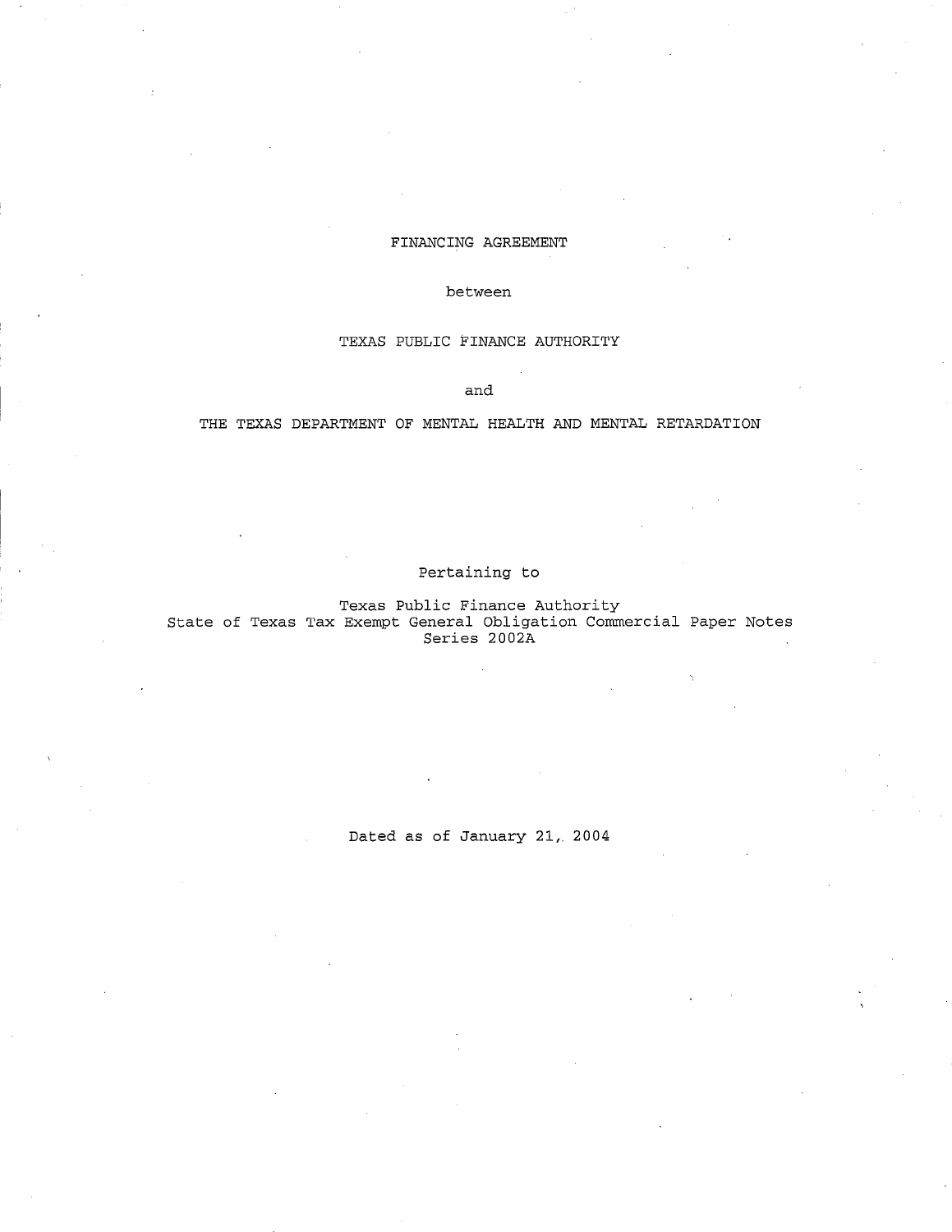# CONTENTS

# Page Number

| ARTICLE I                                                                                                                                                                    | DEFINITIONS AND OTHER PRELIMINARY MATTERS 1                                                                                                                                                                                                                                               |
|------------------------------------------------------------------------------------------------------------------------------------------------------------------------------|-------------------------------------------------------------------------------------------------------------------------------------------------------------------------------------------------------------------------------------------------------------------------------------------|
| Section 1.01<br>Section 1.02<br>Section 1.03                                                                                                                                 |                                                                                                                                                                                                                                                                                           |
| ARTICLE II                                                                                                                                                                   | GENERAL REPRESENTATIONS AND WARRANTIES 4                                                                                                                                                                                                                                                  |
| Section 2.01<br>Section 2.02                                                                                                                                                 | General Representations and Warranties of Authority 4<br>General Representations and Warranties of Qualified Agency 4                                                                                                                                                                     |
| ARTICLE III                                                                                                                                                                  |                                                                                                                                                                                                                                                                                           |
| Section 3.01<br>Section 3.02<br>Section 3.03<br>Section 3.04<br>Section 3.05<br>Section 3.06<br>Section 3.07<br>Section 3.08<br>Section 3.09<br>Section 3.10<br>Section 3.11 | Authorization for Project<br>5<br>Plans and Specifications<br>5<br>Project Completion Schedule<br>5<br>Construction and Acquisition of Project<br>5<br>6<br>Disbursements of Project Fund<br>6<br>6<br>Inspection of Project<br>7<br>7<br>7<br>Authority Not Responsible for Project<br>7 |
| Section 3.12                                                                                                                                                                 | Necessity for Project<br>7                                                                                                                                                                                                                                                                |
| ARTICLE IV                                                                                                                                                                   | 8                                                                                                                                                                                                                                                                                         |
| Section 4.01<br>Section 4.02<br>Section 4.03<br>Section 4.04<br>Section 4.05                                                                                                 | 8<br>Cooperation by Qualified Agency<br>8<br>Maintaining Tax-Exempt Status of the Notes<br>8 <sup>2</sup><br>10<br>Disclosure Documents<br>10                                                                                                                                             |
| ARTICLE V                                                                                                                                                                    | 10                                                                                                                                                                                                                                                                                        |
| Section 5.01<br>Section 5.02<br>Section 5.03<br>Section 5.04<br>Section 5.05<br>Section 5.06                                                                                 | 10<br>Indemnification of Qualified Agency<br>10<br>Availability of Other Funding<br>11<br>11<br>11<br>11                                                                                                                                                                                  |
| ARTICLE VI                                                                                                                                                                   | MISCELLANEOUS PROVISIONS<br>11                                                                                                                                                                                                                                                            |
| Section 6.01<br>Section 6.02<br>Section 6.03<br>Section 6.04<br>Section 6.05<br>Section 6.06<br>Section 6.07<br>Section 6.08                                                 | 11<br>11<br>Notices and Other Communications<br>12<br>13<br>Conflict with Memorandum<br>13<br>13<br>13                                                                                                                                                                                    |
| <b>EXECUTION</b><br>EXHIBIT A<br>EXHIBIT B<br>EXHIBIT C<br>EXHIBIT D<br>EXHIBIT E                                                                                            | Description of the Project<br>Project Completion Schedule<br>Governmental Project Approvals<br>Form of Disbursement Certificate<br>Monthly Status Report Information                                                                                                                      |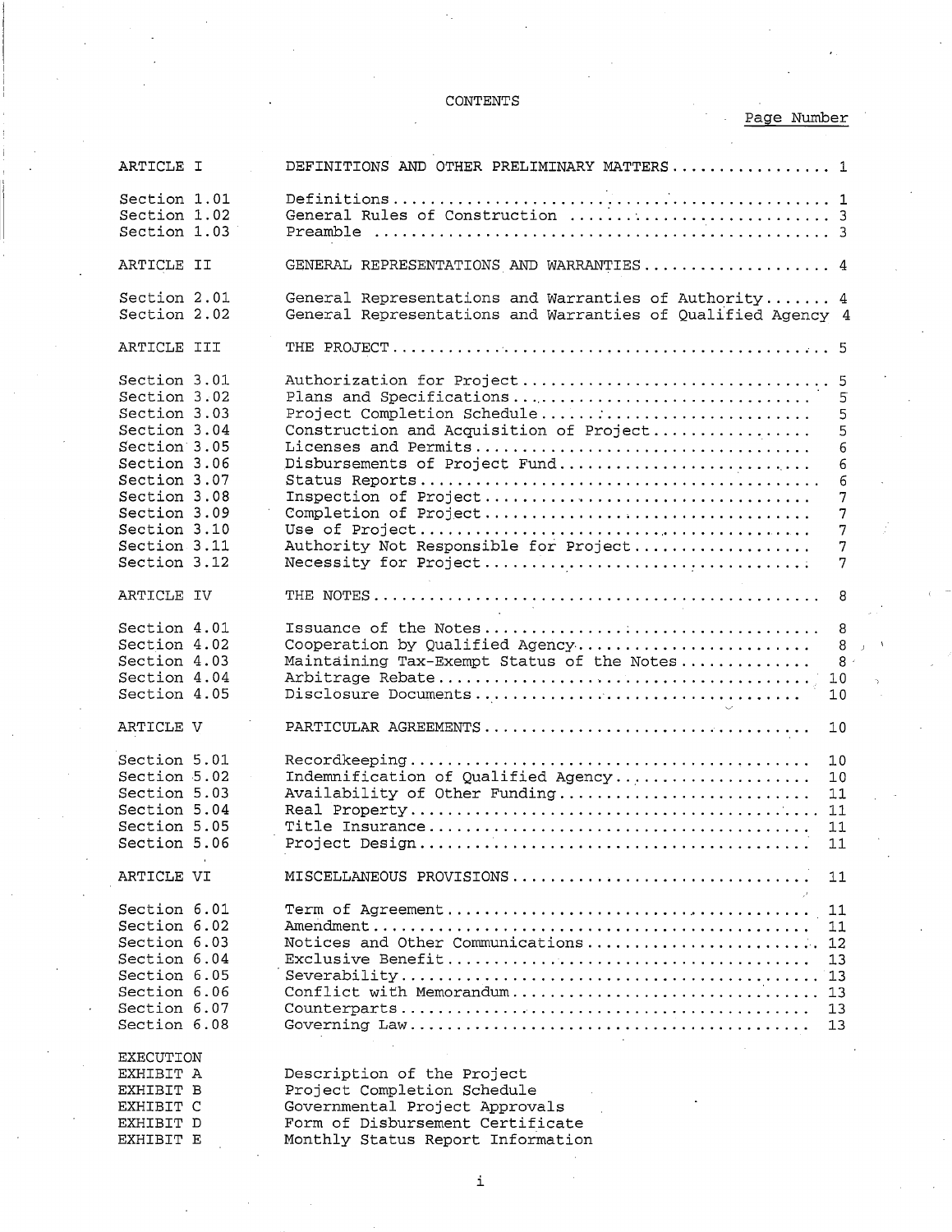ii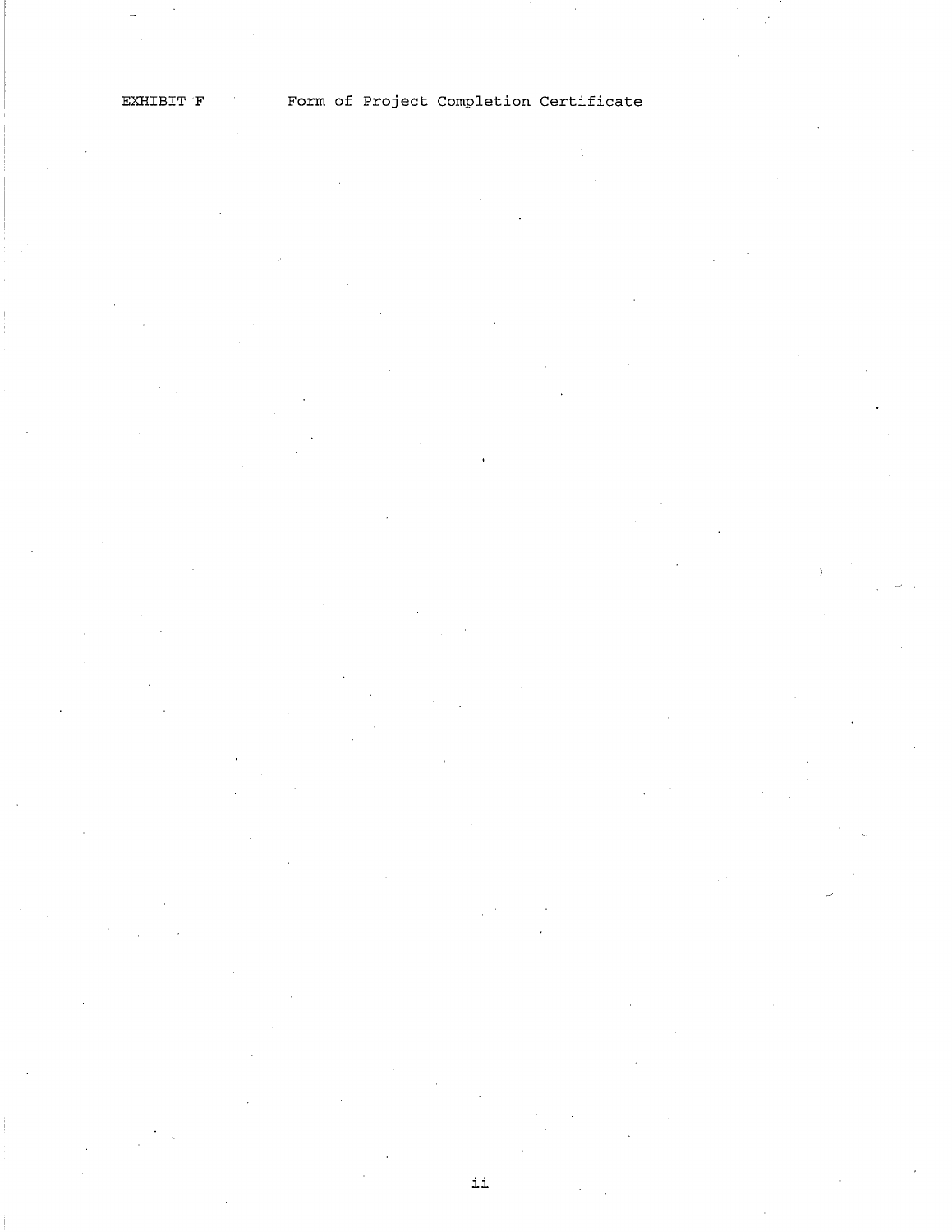# **FINANCING AGREEMENT**

THIS FINANCING AGREEMENT, dated as of January 21, 2004, between the TEXAS PUBLIC FINANCE AUTHORITY (the "Authority") and the Texas Department of Mental Health and Mental Retardation (the "Qualified Agency");

#### **WITNESSETH:**

WHEREAS, the Authority is authorized by law to provide financing of certain facilities for agencies of the State of Texas through the issuance of bonds or commercial paper notes;

WHEREAS, one or more projects of the Qualified Agency have been authorized in appropriations by the Legislature of the State of Texas;

WHEREAS, the parties desire to provide for the financing by the Authority of certain facilities for the Qualified Agency;

NOW, THEREFORE, in consideration of the premises the parties hereto agree as follows:

#### **ARTICLE I**

### **DEFINITIONS AND OTHER PRELIMINARY MATTERS**

#### SECTION 1.01. Definitions.

Except as otherwise provided in this Financing Agreement, the capitalized terms in this Financing Agreement shall have the meanings specified in this section unless the context requires otherwise.

*Agency Act-* Chapter 532 et seq,, Texas Health and Safety Code.

,, *Appropriation Act* - HB1, Acts, 78th Legislature, Regular Session, (2003) and any other act of the Legislature appropriating funds for the Project to the Qualified Agency.

*Authority* - the Texas Public Finance Authority or any successor thereto ..

Authority Regulations - the regulations of the Authority in Part X, Title 34, Texas Administrative Code.

*Authorized Agency Representative* - the chief administrative officer of the Qualified Agency or any member of the staff of the Qualified Agency designated by the chief administrative officer or by the governing body of the Qualified Agency as an authorized representative.

*Authorizing Law* - collectively, TEX. CONST. art. III, 50-f and Chapter 1232. Texas Government Code, as amended.

*Board* - the board of directors of·the Authority.

*Bond Counsel* - any law firm that is engaged by the Authority to render services to the Authority as bond counsel.

*Business Day -* any day that the Authority, the Qualified Agency, and the Comptroller are required by law to be open for business.

*Closing* - with respect to each sale of Notes, the concurrent delivery of such Notes to, or upon the order of, the initial purchaser(s) in exchange for payment therefor.

1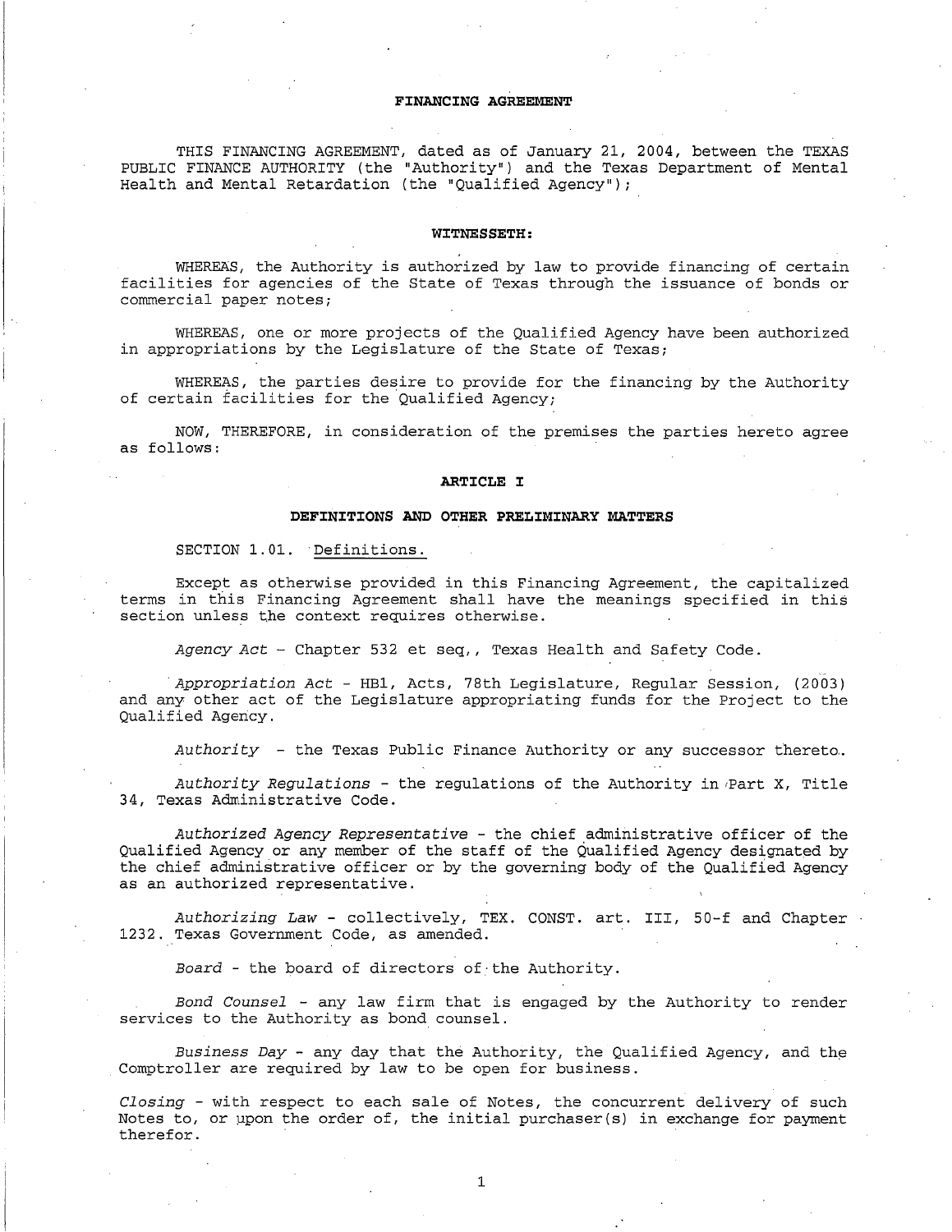*Closing Date* - the date of a Closing.

Code - the Internal Revenue Code of 1986, as amended, together, with all published regulations promulgated thereunder and revenue rulings with respect thereto by the United States Treasury Department or the Internal Revenue Service.

*Comptroller* - the Comptroller of Public Accounts·of the State.

*Costs of Issuance-* the "costs of issuance," if any, as defined in the Authority Regulations, incurred in connection with the issuance of the Notes.

*Disbursement Certificate -* a certificate of the Authorized Agency Representative for the disbursement of funds from the Project Fund, in substantially the form of Exhibit D of this Financing Agreement.

*Disclosure Documents* - collectively, the Offering Memorandum and any amendments thereto.

*Event of Taxability* - any act or omission that could adversely affect the excludability of the interest on any Note from the gross income of the owner of the Note.

*Executive Director* - the Executive Director of the Authority, or any member of the staff of the Authority authorized by the Board to perform the duties of the Executive Director.

*Facility Contract* - any contract, entered into by the Qualified Agency for the design, engineering, acquisition, construction, equipping, repair, or renovation of any facilities financed for the Qualified Agency in whole or part with proceeds of any Notes issued by the Authority.

*Financing Agreement* - this Financing Agreement, and any amendments hereto.

*Funds Management Agreement* - the Funds Management Agreement, dated as of May 1, 2002, between the Authority and the Comptroller, and any amendments thereto.

*Interest and Sinking Fund* - the fund by that name created pursuant to the Resolution.

*Legislature* - the Legislature of the State.

*Memorandum-* the Memorandum of Understanding, dated as of January 17, 2002, between the Authority and the Qualified Agency, and any amendments thereto.

*Notes* - any obligations issued by the Authority from time to time to finance or refinance the Project.

*Offering Memorandum* - the final official disclosure document authorized by the Authority to be used in connection with the sale of the Notes.

*Plans and Specifications* - the plans and specifications for the Project Component(s), as amended or supplemented.

*Project* - collectively, the Project Components, as set forth on Exhibit A of this Financing Agreement.

*Project Completion Amount* - the aggregate amount of the cost of all of the Project Components, as set forth in Exhibit A of this Financing Agreement.

*Project Completion Certificate* - a certificate of an Authorized Agency Representative to the effect that the Project has been completed, in substantially the form of Exhibit F of this Financing Agreement.

2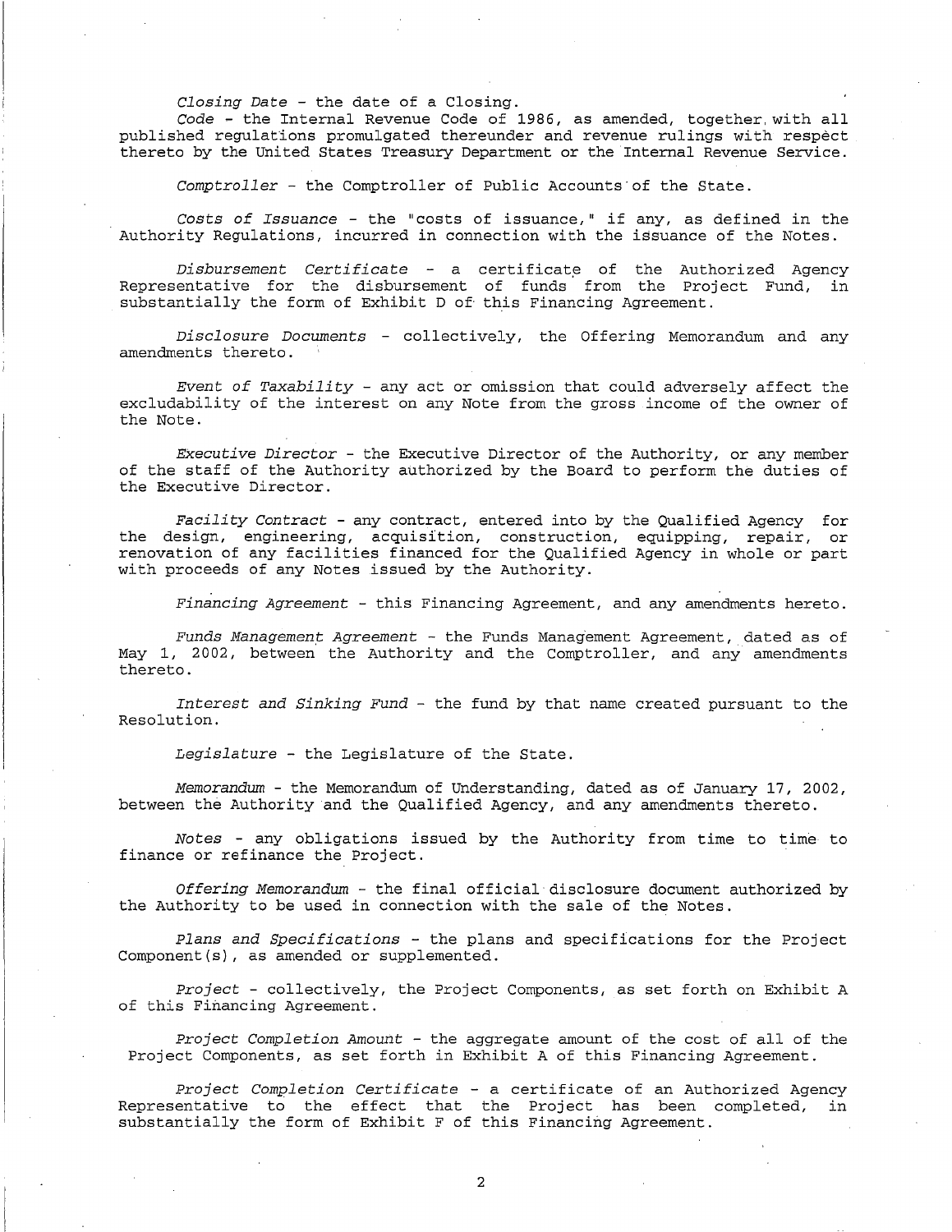Project *Completion Date* - the date that the Project is completed, as certified in the Project Completion Certificate.

Project *Completion Schedule* the schedule projecting the rate of expenditure of proceeds of the Notes for the payment of Project Costs set forth in Exhibit B of this Financing Agreement.

Project *Component* - each respective item (or part of an item) in the Appropriation Act that has been approved to be financed with proceeds of the Notes, as described in Exhibit A of this Financing Agreement.

Project *Costs* - any costs associated with the Project that are authorized under the Authorizing Law and Authority Regulations and Chapter 1207, Texas Government Code to be paid with the proceeds of the Notes.

Project *Financing Documents* - collectively, all documents furnished by the Qualified Agency to the Authority in connection with the financing of the Project and issuance of the Notes, including (without limitation) the Memorandum, the Request for Financing, the Financing Agreement, each pisbursement Certificate, and the Project Completion Certificate.

Project *Fund* - the fund by that name created pursuant to the Resolution.

*Qualified Agency* - the "Qualified Agency" as defined in the preamble of this Financing Agreement or any successor thereto.

*Request* for *Financing* - the letter or other communication from the Qualified Agency to the Authority requesting financing for the Project, and any supplements thereto.

*Resolution* - 'the resolution of the Authority pursuant to which the Notes are authorized to be issued, and any amendments and supplements thereto.

*State* - the State of Texas.

*Comptroller* - the State Comptroller of the State of Texas, or any successor thereto.

SECTION 1.02. General Rules of Construction.

(a) A capitalized term used in this Financing Agreement that is not defined herein and that is defined in the Resolution shall have the meaning assigned to it in the Resolution.

(b) Whenever in this Financing Agreement the context requires:

(1) a reference to the singular number includes the plural and vice versa; and

(2) a word denoting gender includes the masculine, feminine, and neuter.

(c) The table of contents and the titles given to any article or section of this Financing Agreement are for convenience only and are not intended to modify the article or section.

SECTION 1.03. Preamble.

The statements and findings in the preamble of this Financing Agreement are hereby adopted and made a part of the Financing Agreement.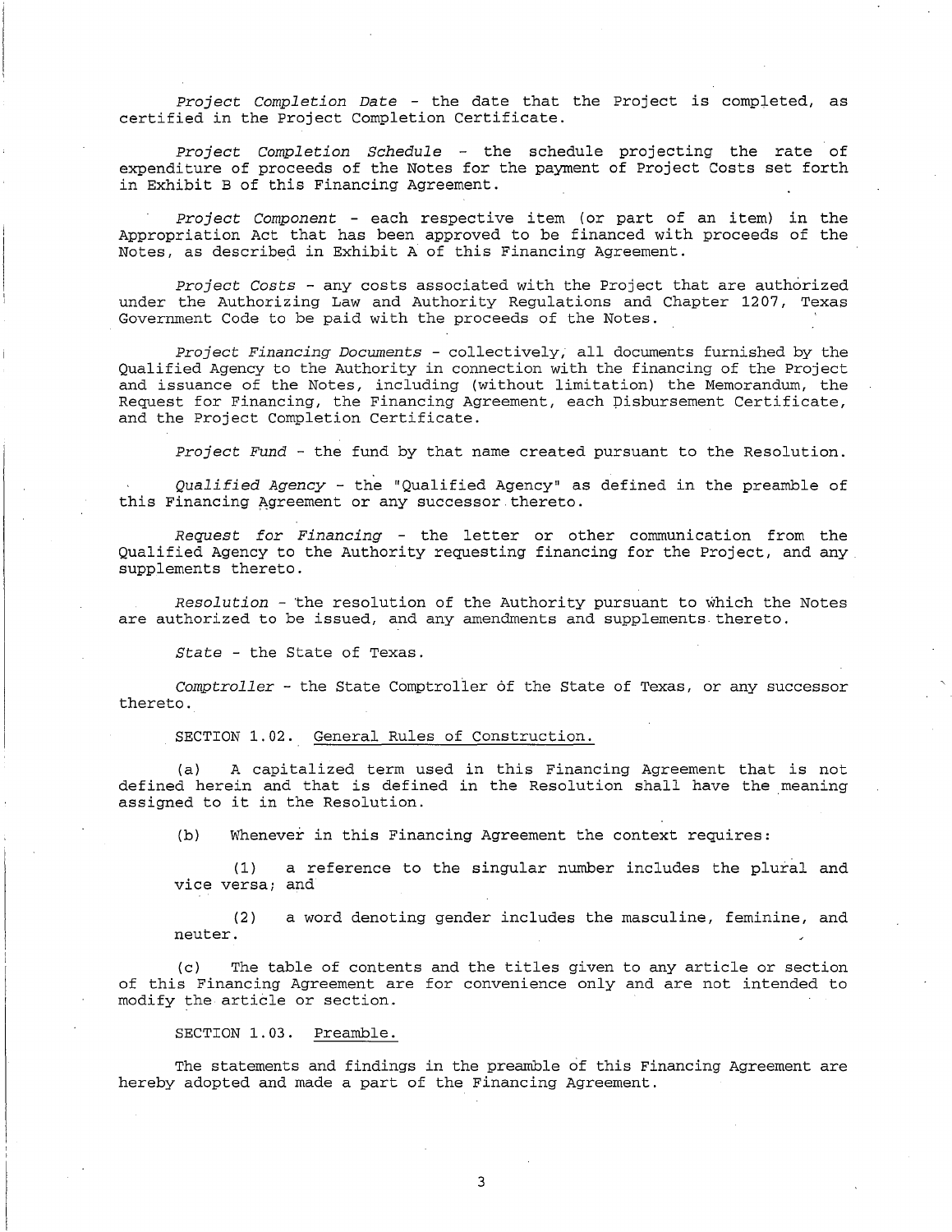#### **ARTICLE II**

### **GENERAL REPRESENTATIONS AND WARRANTIES**

SECTION 2.01. General Representations and Warranties of Authority.

The Authority represents and warrants as follows:

(1) the Authority is a validly existing agency of the State of Texas authorized to operate under the Texas Public Finance Authority Act;

(2) the Authority has full power and authority to execute and deliver this Financing Agreement, perform its obligations thereunder, and carry out the transactions contemplated hereby;<br>(3) the Authority has duly authorized t

the Authority has duly authorized the execution and delivery of this Financing Agreement and the performance of its obligations thereunder;

(4) the execution and delivery of this Financing Agreement, the consummation of the transactions contemplated hereby, the performance of its obligations hereunder, and the compliance with the terms hereof by the Authority will not conflict with, or constitute a default under, any law (including administrative rule), judgment, decree, order, permit, license, agreement, mortgage, lease, or other instrument to which the Authority is subject or by.which it is bound;

(5) the Authority has full power and authority to issue the Notes, to cause funds to be made available to finance the Project in accordance with the Resolution and this Financing Agreement and to perform its obligations under the Resolution.

SECTION 2.02. General Representations and Warranties of Qualified Agency.

The Qualified Agency represents and warrants, as follows:

(1) the Qualified Agency is a validly existing agency of the State authorized to operate under the Agency Act;

(2) the Qualified Agency has full power and authority to execute and deliver the Project Financing Documents, perform its obligations thereunder, and carry out the transactions contemplated thereby;

(3) the Qualified Agency has duly authorized the execution and delivery of the Project Financing Documents and the performance of its obligations thereunder;

(4) the execution and delivery of the Project Financing Documents, the consummation of the transactions contemplated thereby, the performance of its obligations thereunder, and the compliance with the terms thereof by the Qualified Agency will not conflict with, or constitute a default under, any law (including administrative rule), judgment, decree, order, permit, license, agreement, mortgage, lease, or other instrument to which the Qualified Agency is subject or by which the Qualified Agency or any of its property is bound;

(5) the Qualified Agency is not in violation of any law, which violation could adversely affect the consummation of the transactions contemplated by the Project Financing Documents; and

( 6) this Financing Agreement is the legal, valid, and binding obligation of the Qualified Agency, in accordance with its terms.

I

#### **ARTICLE III**

4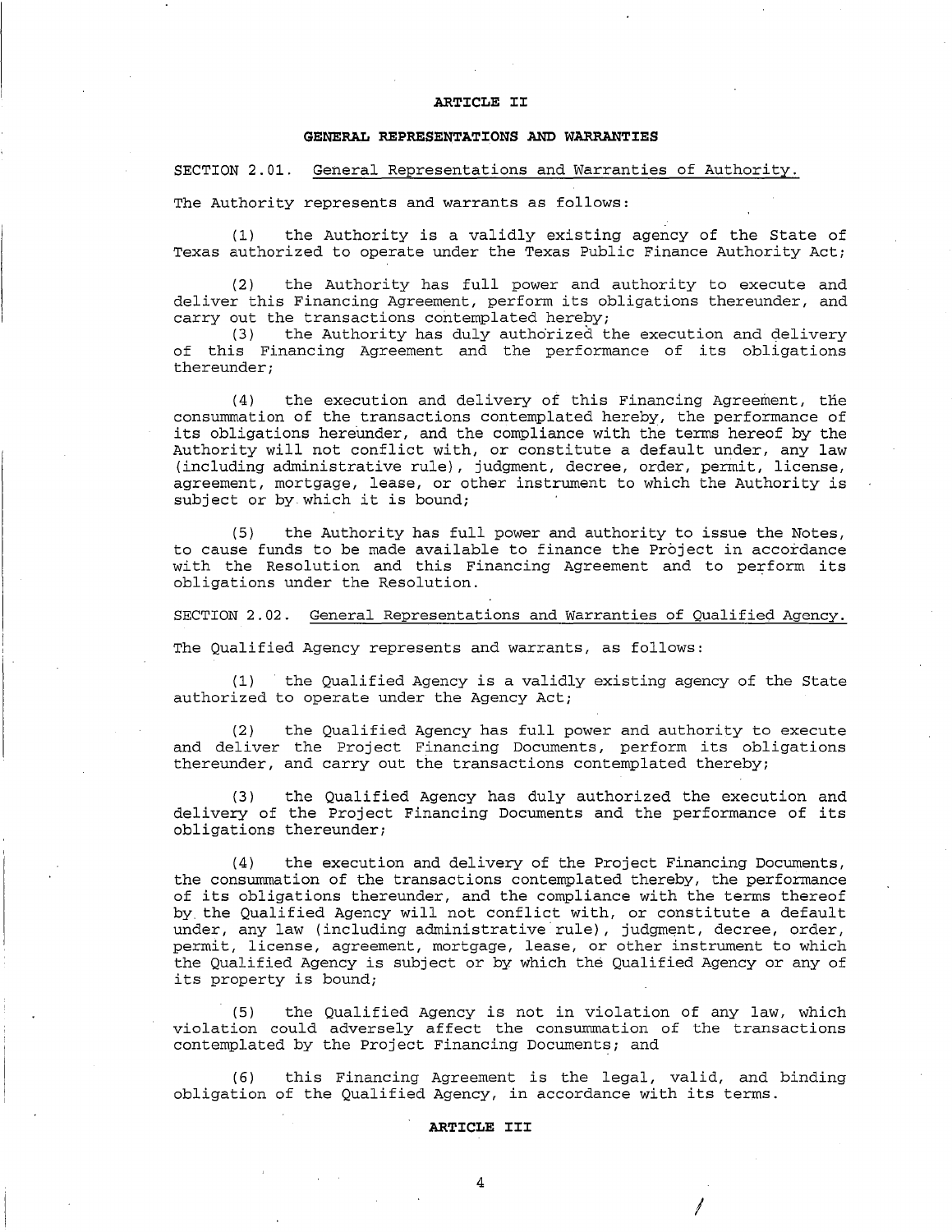#### **THE PROJECT**

# SECTION 3.01. Authorization for Project.

(a) The Qualified Agency represents that the Project has been authorized by the Legislature in the Appropriation Act or other act, and that all of the Project Costs to be paid with proceeds of the Notes will be incurred for the acquisition, construction, equipping, major repair, or renovation of facilities and will otherwise be lawful expenditures of the Qualified Agency.

(b) The Qualified Agency represents that the description of each Project Component set forth in Exhibit A to this Financing Agreement is accurate.

(c) The Qualified Agency represents that it has submitted plans for the Project to the Legislative Budget Board and, if required by the Appropriation Act, such plans have been approved by the Legislative Budget Board.] (If applicable. )

5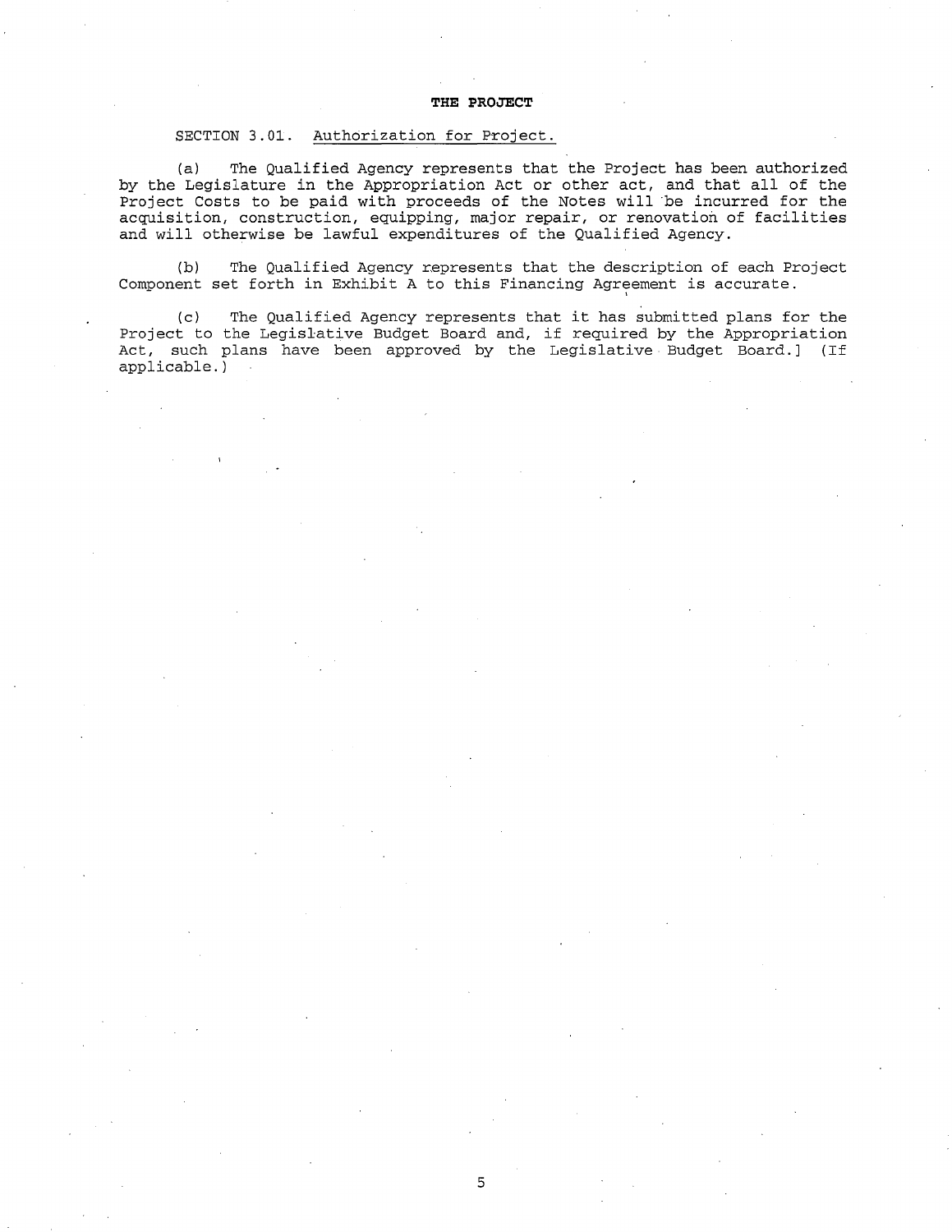# SECTION 3.02. Plans and Specifications.

(a) The Qualified Agency shall cause the Plans and Specifications to be prepared and shall maintain the Plans and Specifications with its official records.

(b) The Authority and its authorized agents may inspect the Plans and Specifications at reasonable times.

#### SECTION 3.03. Project Completion Schedule.

(a) As of a Closing Date which relates to funding all or a portion of, among other things, the Project, the Qualified Agency reasonably expects that the Project Completion Amount will be expended within the time periods set forth in Exhibit B hereto. The Qualified Agency represents that it is not aware of any fact or circumstance that could cause the entire Project Completion Amount not to be expended as set forth in the Project Completion Schedule, as amended from time to time.

(b) Promptly upon becoming aware of any circumstances that will result in a deviation of more than 10% of Project Completion Amount, the Qualified Agency shall notify the Executive Director of the amount and nature of such deviation.

(c) Promptly upon becoming aware of any circumstances that will result in the expenditure for Project Costs in any "Expenditure Period" (as set forth in Exhibit B hereto) of an aggregate amount that is less than the amount set forth in Exhibit B hereto for such Expenditure Period, the Qualified Agency shall notify the Executive Director of (1) such aggregate expenditure amount, and (2) the reason(s) that such expenditure amount will be less than the amount set forth in Exhibit B hereto.

# SECTION 3.04. Construction and Acquisition of Project.

(a) The Qualified Agency shall cause the acquisition, construction, equipping, repair; and/or renovation of the Project to be completed with due diligence substantially in accordance with the Plans and Specifications and in a good and workman-like manner.

(b) The Qualified Agency represents that at least 80 percent of the Project Completion Amount will be expended to pay Project Costs constituting expenditures for the construction, reconstruction, or rehabilitation of the Project.

(c) The Qualified Agency may shift its use of proceeds among Project Components to the extent permitted by law so long as such shift of use does not constitute an Event of Taxability. The Authority may obtain or require the Qualified Agency to obtain an opinion of Bond Counsel regarding taxability.

# SECTION 3.05. Licenses and Permits.

The Qualified Agency represents that it has obtained all necessary licenses, permits, and other governmental approvals necessary to complete the Project, except for those (if any) described in Exhibit C to this Financing Agreement.

#### SECTION 3.06. Disbursements of Project Fund.

(a} The Qualified Agency may cause disbursements to be made from the related account of the Project Fund in accordance with contracts for the Project, this Financing Agreement, the Resolution, and the Funds Management Agreement.

The Qualified Agency acknowledges that the Project Fund may be applied in accordance with the Resolution for purposes other than the payment of Project Costs.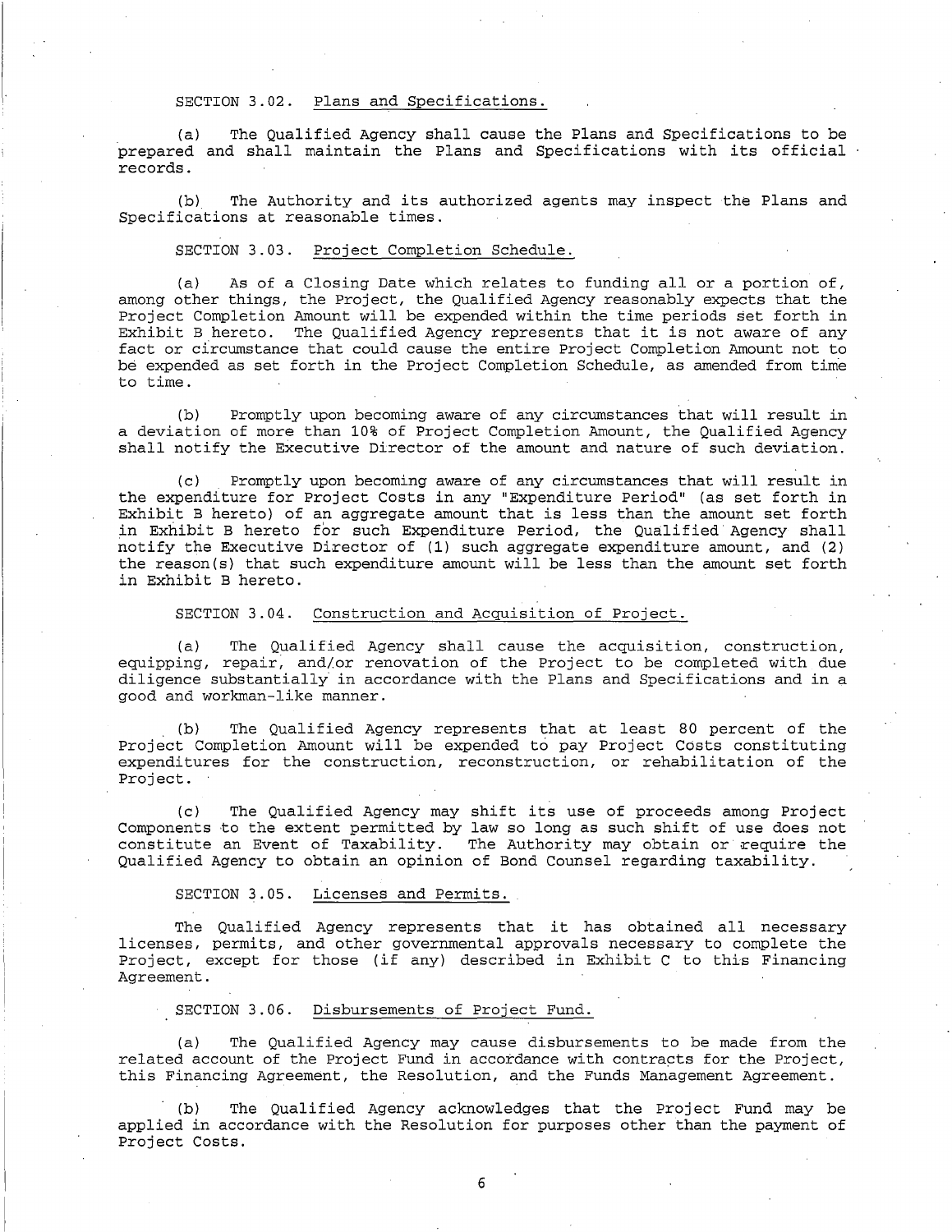(c) The Qualified Agency acknowledges and agrees that interest earned in funds contained in the related account of the Project Fund may, pursuant to the . limitations and subject to the terms set out in the Funds Management Agreement, be used to pay interest payments, if any, on the Notes.

(d) To obtain a disbursement of funds from the related account of the Project Fund for the payment of Project Costs, the Qualified Agency shall submit to the Authority, not later than the Business Day immediately preceding the disbursement date, a properly completed Disbursement Certificate. Subject to Subsection (e) of this section, upon determining that the submitted Disbursement Certificate has been properly completed, the Executive Director shall cause the Comptroller to transfer funds in the Project Fund to the appropriate fund(s) of the Qualified Agency in the amount(s) set forth in the Disbursement Certificate. The Qualified Agency shall apply the funds so transferred to the payment of Project Costs.

(e) Disbursements from the related account of the Project Fund for the payment of Project Costs shall not exceed, in the aggregate, the Project Completion Amount without the prior approval of the Executive Director (which approval shall be based on availability of funds and legal authorization) .

(f) Before a disbursement from the related account of the Project Fund may be made with respect to any Project Component in excess of the estimated cost of such component shown on Exhibit A of this Financing Agreement, the Qualified Agency shall give notice to the Executive Director identifying such Project Component and stating the amount of such excess.

(g) In the event that the Authority determines that the Qualified Agency has breached any material representation, warranty, or agreement in this. Financing Agreement, the Authority, in its discretion, may suspend further disbursement of the related account of the Project Fund if, in the opinion of the Texas Attorney General (1) such suspension is lawful, and (2) such breach constitutes a breach of this Financing Agreement. Such suspension may commence not sooner than the 30th day after the date of delivery to an Authorized Agency Representative of notice of such suspension, and may continue until such breach is cured or is waived by the Executive Director. If such breach is not cured or waived within 90 days after the date such suspension commenced, the Authority may apply any remaining funds in the related account of the Project Fund allocated to the payment of Project Costs in the manner permitted by the Resolution and law.

(h) To the extent required by law, the Qualified Agency has submitted a master plan for construction of its facilities and shall periodically revise the master plan in accordance with such law.

# SECTION 3.07. Status Reports.

Not later than the 15th day of each month, through the month following the month in which the Project Completion Date occurs, the Qualified Agency shall prepare and deliver to the Executive Director a status report, containing the information set forth in Exhibit E to this Financing Agreement, covering the preceding calendar month. At other times (whether before or after the Project Completion Date), the Qualified Agency shali provide the Executive Director, upon request, with any information available to the Qualified Agency regarding the expenditure of funds disbursed to the Qualified Agency from the related account of the Project Fund or the condition or use of the Project.

# SECTION 3.08. Inspection of Project.

The Authority and its authorized agents, at reasonable times before and after completion of the Project; may enter on and inspect the Project and examine any records of the Qualified Agency relating to· the Project.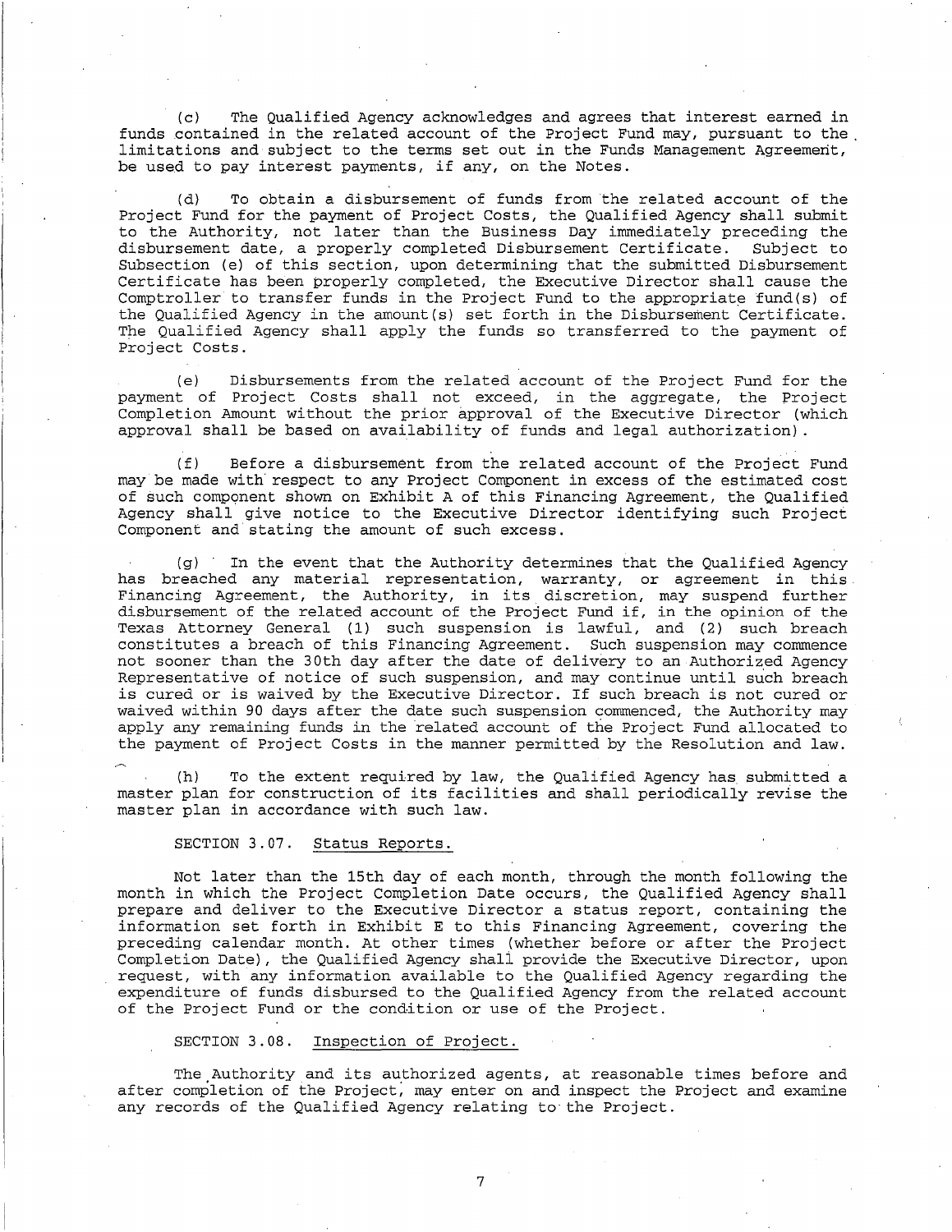#### SECTION 3.09. Completion of Project.

Upon the completion of the Project (or when no further proceeds of the Notes are to be expended for Project Costs), the Qualified Agency shall deliver to the Executive Director a properly completed Project Completion Certificate.

#### SECTION 3.10. Use of Project.

(a) The Qualified Agency may use the Project for any lawful purpose so long as such use does not constitute an Event of Taxability.

(b) The Qualified Agency shall not lease any part of the Project to, or permit any part of the Project to be operated or otherwise used by, an entity other than an agency or political subdivision of the State without the prior approval of the Executive Director. No agreement, whether formal or informal, purporting to authorize any such use of a Project (or part thereof) shall be effective unless and until it has been approved by the Executive Director. The Authority shall direct the Executive Director to approve any proposed arrangement for use of the Project (or a part thereof) by a nongovernmental entity upon obtaining an opinion of Bond Counsel to the effect that such arrangement will not constitute an Event of Taxability.

# SECTION 3.11. Authority Not Responsible for Project.

(a) The Authority has no responsibility for the acquisition, construction, equipping, repair, or renovation of the Project or for the operation or maintenance of the Project, provided that a contract with an entity other than an agency or political subdivision of the state to manage or operate the Project (or a part thereof) constitutes the "use" of the Project, within the meaning of, and is subject to, SECTION 3.10 hereof. and is subject to, SECTION 3.10 hereof.

(b) If the Project Fund is insufficient for the payment of all of the Project Costs, the Authority is not responsible for the payment of any Project Costs that cannot be paid from the Project Fund.

SECTION 3.12. Necessity for Project.

Date: The Qualified Agency represents to the Authority that, as of the Closing

(1) the provision of the Project in accordance with the Project Completion Schedule is necessary in order for the Qualified Agency to effectively carry out its lawful duties and functions; and

(2) the Qualified Agency expects that it will use the Project for the purposes for which it is designed for the entire useful economic life of the Project.

#### **ARTICLE IV**

#### **THE NOTES**

#### SECTION 4.01. Issuance of the Notes.

The Authority shall use its best efforts to issue and sell the Notes from time to time in an amount that is sufficient for the Project Completion Amount to be made available in the Project Fund for the payment of the Project Costs.

### SECTION 4.02. Cooperation by Qualified Agency.

The Qualified Agency shall take the action(s), enter into the agreement(s), provide the certification (s) contemplated by this Financing Agreement, and otherwise cooperate with the Authority and its agents, to effect the lawful issuance and administration of the Notes under this Financing Agreement.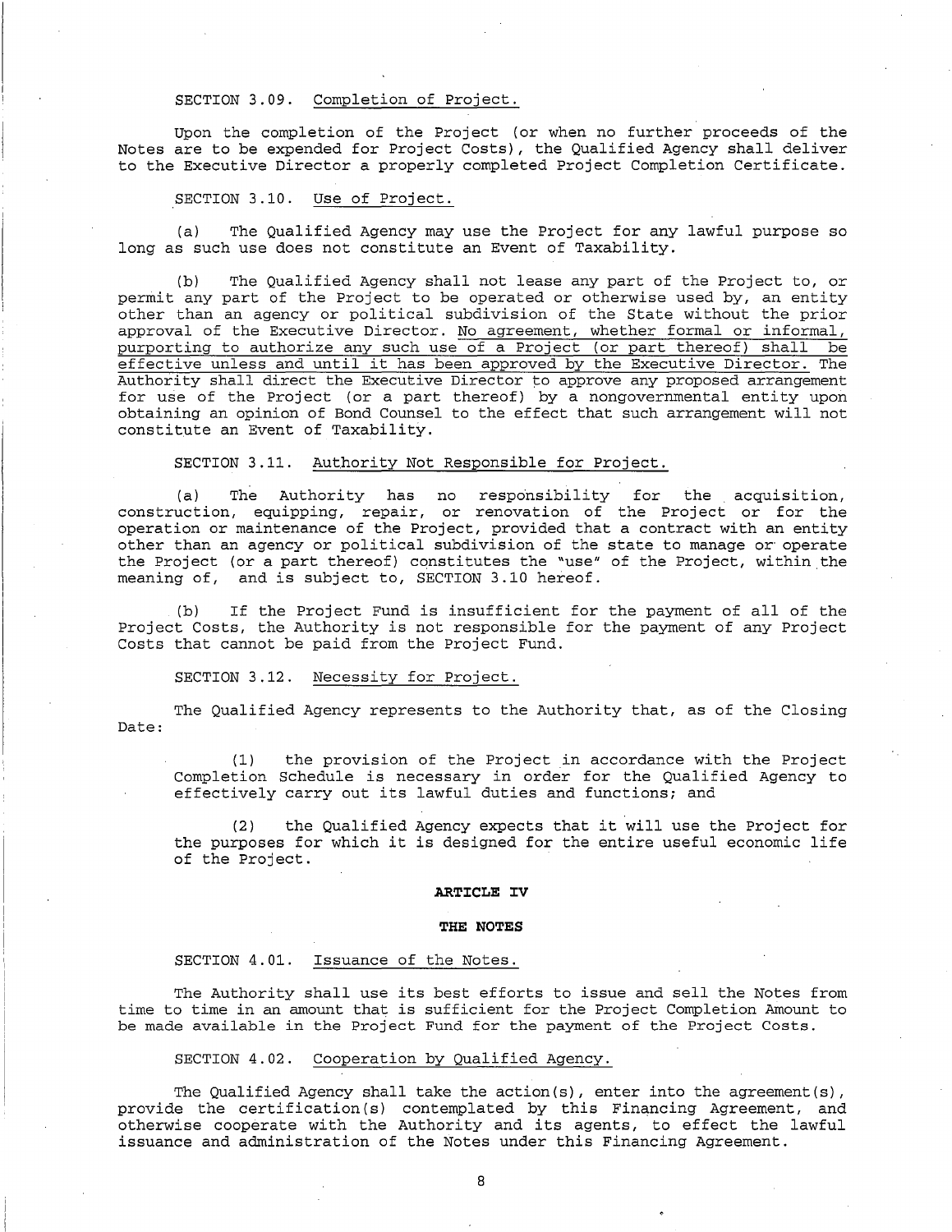# SECTION 4.03. Maintaining Tax-Exempt Status of the Notes.

(a) Not to Cause Interest to Become Taxable. The Qualified Agency shall not use, permit the use of, or omit to use Gross Proceeds or any other amounts in a manner which (or take or omit to take any other action which if taken or omitted, respectively), if made or omitted respectively, would cause interest on any Note to be includable in the gross income, as defined in section 61 of the Code, of the owner thereof for federal income tax purposes. The Qualified Agency shall adopt and comply with the provisions of such amendments hereof and supplements hereto as may, in the opinion of nationally recognized bond counsel,<br>be necessary to preserve or perfect such exclusion. Without limiting the be necessary to preserve or perfect such exclusion. generality of the foregoing, the Qualified Agency shall comply with each of the specific covenants in this Section 4.03 at all times prior to the last maturity date of the Notes, whether by stated maturity or earliest redemption, unless and until the Qualified Agency shall have received a written opinion of nationally recognized bond counsel to the effect that failure to comply with such covenant will not adversely affect the excludability of interest on any Note from the gross income of the owner thereof for federal income tax purposes, and thereafter such covenant shall no longer be binding upon the Qualified Agency to the extent described in such opinion, anything in any other part, provision or subsection of this Section 4.03 to the contrary notwithstanding.

(b) No Private Use or Payments. At all times prior to the last maturity date of the Notes, whether by stated maturity or earlier redemption, the Qualified Agency shall neither

( 1) use nor permit the use of Gross Proceeds (or any property acquired, constructed, or improved with Gross Proceeds) in any trade or business carried on by any Person (or in any activity of any Person other than a natural person) other than a state or local government, nor

(2) directly or indirectly impose or accept any charge or other payment for use of Gross Proceeds (or use of any property acquired, constructed, or improved with Gross Proceeds) in any trade or business carried·on by any Person (or in any activity of any Person other than a natural person) other than a state or local government,

unless either (i) such use is merely as a member (and, except possibly for the amount of use and any corresponding rate adjustment, is extended by the Qualified Agency on the same terms as to all other members) of the general public or (ii) such charge or payment consists of taxes of general application within the Qualified Agency or ·interest earned on temporary Investments acquired with Gross Proceeds pending application of such Gross Proceeds for their intended purposes. For purposes of this Paragraph (b) , property is considered to be "used" by a Person if:

> (A) Sale or Lease: it is sold or otherwise disposed of, or leased, to such Person;

> (B) Management Contract: it is operated, managed, or otherwise physically employed, utilized, or consumed by .such Person, excluding operation or management pursuant to an agreement which meets the conditions described in Internal Revenue Service Regulations 1.141-0 et.seq.

> (C) Capacity, Output or Service Commitment: capacity in or output or service from such property is reserved or committed to such Person under a take-or-pay, output, incentive payment, or similar contract or arrangement;

> > 9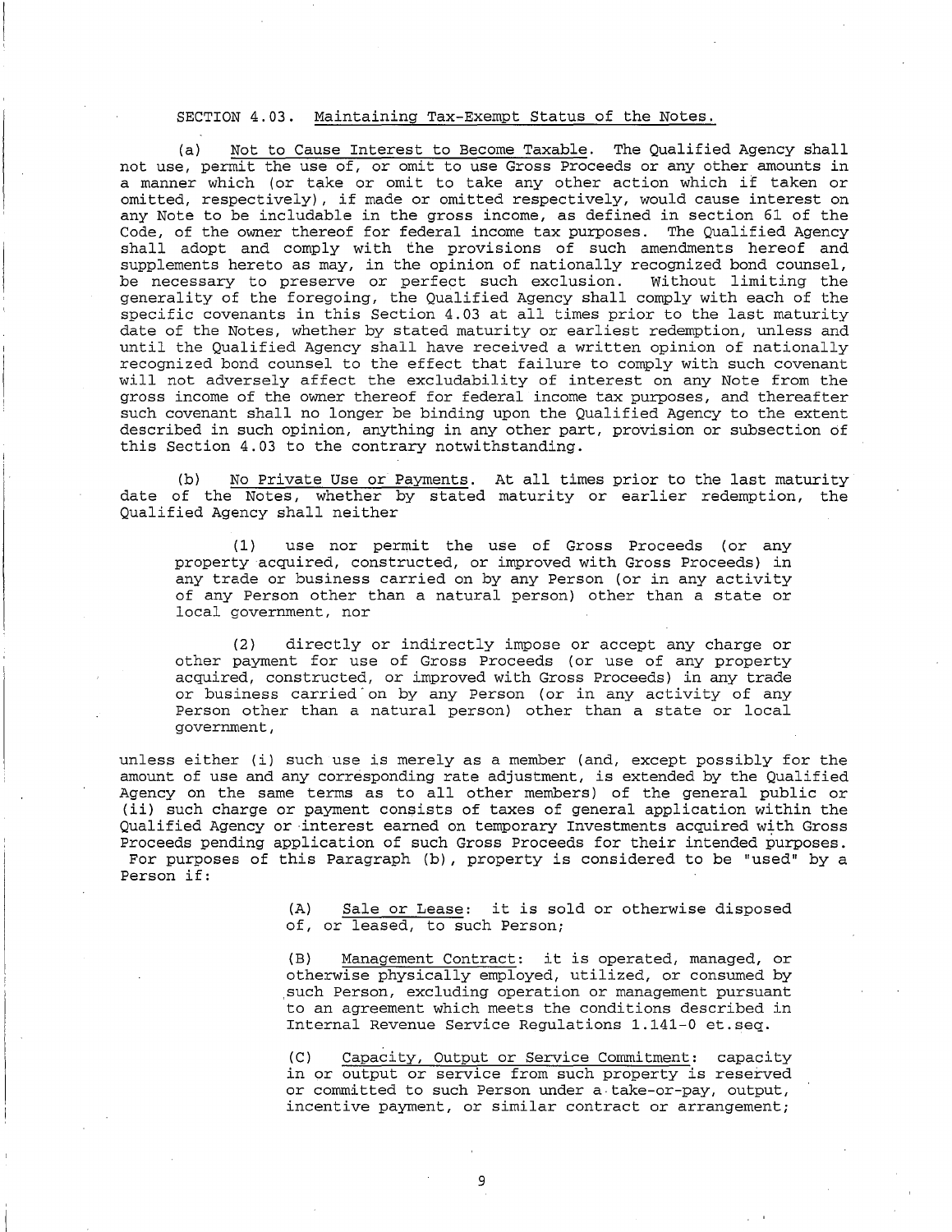(D) Preferential Service: such property is used to provide service to (or such service is committed to or reserved for) such Person on a basis or terms which (except possibly for the amount of use and any corresponding rate adjustment) are different from the basis or terms on which such service is provided (or committed or reserved) to members of the public generally;

(E) Developer: such Person is a developer and a significant amount of property acquired, constructed, or improved with proceeds from the sale of a series of .bonds of which the Notes are a part serves only a limited area substantially all of which is owned by such Person, or a limited group of developers, unless such area is developed and sold to (and occupied by) members of the general public with reasonable speed; or

(F) Other Incidents of Ownership: substantial burdens and benefits of ownership of such property are otherwise effectively transferred to such Person.

but the temporary investment of Gross Proceeds or proceeds of bonds of any series of which the Notes are a part pending application for their intended purposes shall not constitute "use" of Gross Proceeds or such proceeds.

(c) No Private Loan. The Qualified Agency shall not use Gross Proceeds to make or finance loans to any Person other than a state or local government, excluding loans consisting of temporary investments of Gross Proceeds pending application of such Gross Proceeds for their intended purposes. For purposes of this Paragraph (c), Gross Proceeds are considered to be "loaned" to a Person if (i) property acquired, constructed, or improved with Gross Proceeds or with proceeds from the sale of bonds of the series of which a Note is a part is sold or leased to such Person in a transaction which creates a debt for federal income tax purposes, (ii) capacity in or service from such property is committed to such Person under a take-or-pay, output, or similar contract or arrangement, or (iii). indirect benefits, or burdens and benefits of ownership, of Gross Proceeds or such property are otherwise transferred to such Person in a transaction which is the economic equivalent of a loan.

(d) Promptly upon request, the Qualified Agency shall provide the Executive Director with any information available to the Qualified Agency relating to the expenditure of the proceeds of the Notes by or on behalf of the Qualified Agency or the use of the Project that could have an adverse effect on the tax-exempt status of the Notes.

(e) · The Qualified Agency shall timely take such lawful action as requested by the Executive Director to avoid, remedy, or mitigate the effect of an Event of Taxability.

(f) Notwithstanding anything set forth in this Section 4.03, any use, directly or indirectly, including use resulting from any sales agreement, lease agreement, operating agreement or other agreement by an entity other than an agency or political subdivision of the State, shall require, in accordance with Section 3.10 of this Financing Agreement the prior written approval of the Executive Director, as contemplated by such Section 3.10 of this Financing Agreement.

# SECTION 4.04. Arbitrage Rebate.

(a} The Qualified Agency shall timely take such lawful action as requested by the Executive Director to avoid or mitigate the obligation to make payments to the United States government under section 148(f) of the Code, unless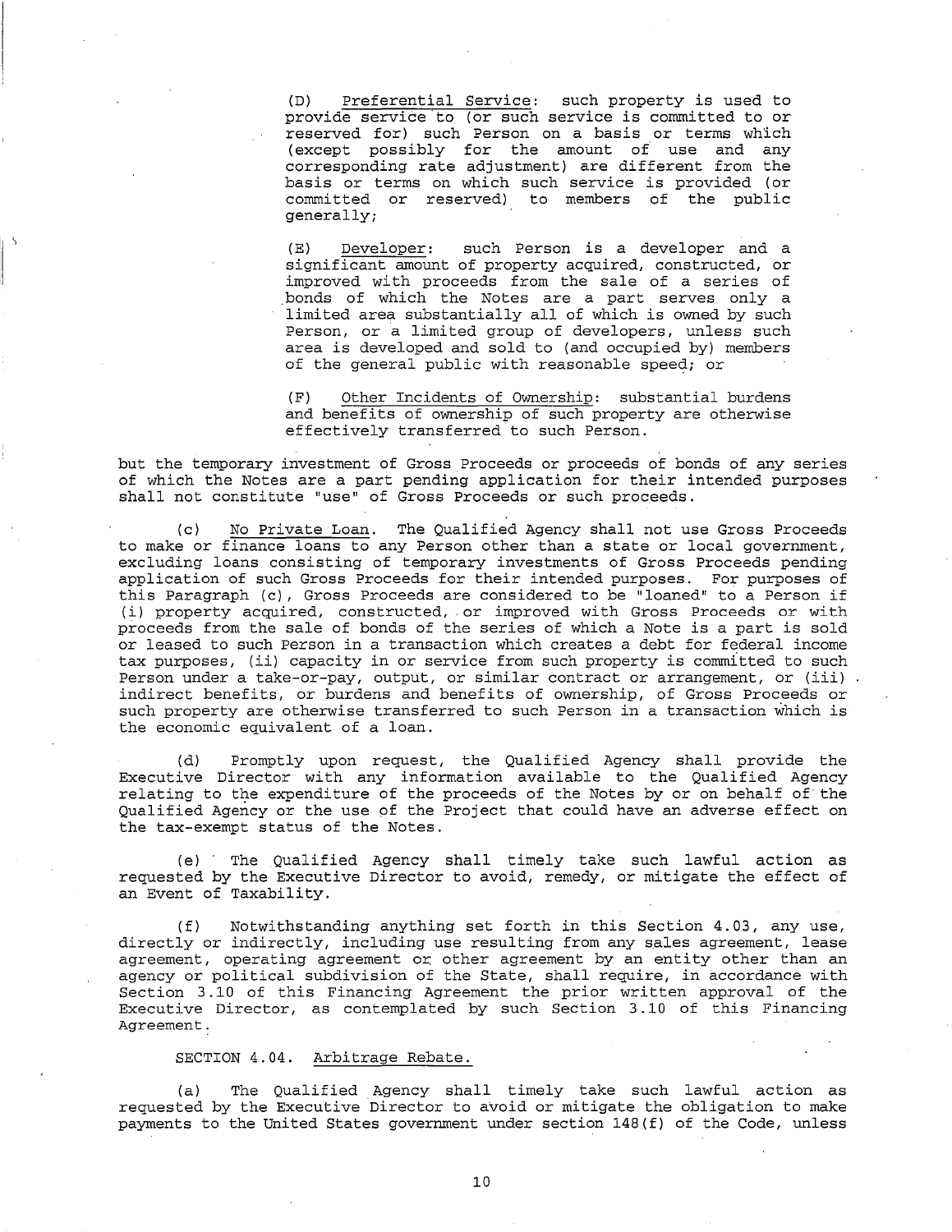an Authorized Agency Representative certifies to the Authority that the requested action is not practicable.

(b) If the Qualified Agency fails to cause Note proceeds to be expended within the time periods set forth in the Project Completion Schedule, the Executive Director may inquire as to the nature of such failure and the extent to which it is expected to continue.

·(c) The Qualified Agency shall use its best efforts to expend all funds necessary to complete its Project within the two-year expenditure period set forth in section  $148(f)(4)(C)$  of the Code as follows: (i) 10 percent of the funds within the 6-month period beginning on the date the Notes are issued; (ii) 45 percent of the funds within the 1-year period beginning on such date; (iii) 75 percent of such funds within the 18-month period beginning of such date; and (iv) 100 percent of such funds within the 2-year period beginning on such date. If a portion of the Project Completion Amount will remain unexpended as of the close of the two-year period beginning with the Closing Date (or such other period as specified by the Executive Director) , the Qualified Agency, not later than the close of such period, shall notify the Executive Director of the amount of such unexpended funds and the purpose(s) for which such funds are being retained in the Project Fund after such period.

#### SECTION 4.05. Disclosure Documents.

(a) The Qualified Agency shall provide the Authority, promptly upon request, with available information relating to the Qualified Agency or the Project that the Executive Director determines appropriate for inclusion in the Disclosure Documents. The Qualified Agency authorizes the Authority to include any such information in the Disclosure Documents.

(b) The Qualified Agency shall provide the Authority with certification of an Authorized Agency Representative to the effect that the information contained in the Disclosure Documents provided by the Qualified Agency is accurate and does not omit any information necessary to make the information provided not misleading.

(c) The Qualified Agency authorizes the Authority and any offeree or purchaser of the Notes to rely on the information and certifications provided by the Qualified Agency under this section. The Notes will not be issued unless the information and certifications requested under this section have been provided by the Qualified Agency.

#### **ARTICLE V**

#### **PARTICULAR AGREEMENTS**

### SECTION 5.01. Recordkeeping.

The Executive Director shall retain, as official records of the Authority, all Disbursement Certificates, the Project Completion Certificate, and all periodic Project status reports submitted by the Qualified Agency pursuant to this Financing Agreement.

#### SECTION 5.02. Indemnification of Qualified Agency.

The Qualified Agency represents that, subject to applicable law, it intends that each Facility Contract providing for payment of goods or services exceeding \$25, 000 will require indemnification of the Qualified Agency. The Qualified Agency will be provided with insurance, a surety bond, or other form of financial assurance, from a financially sound provider, that assures performance under such Facility Contract with respect to such indemnification, unless the Qualified Agency determines that such financial assurance is not necessary or is required in a reduced amount.

#### SECTION 5.03. Availability of Other Funding.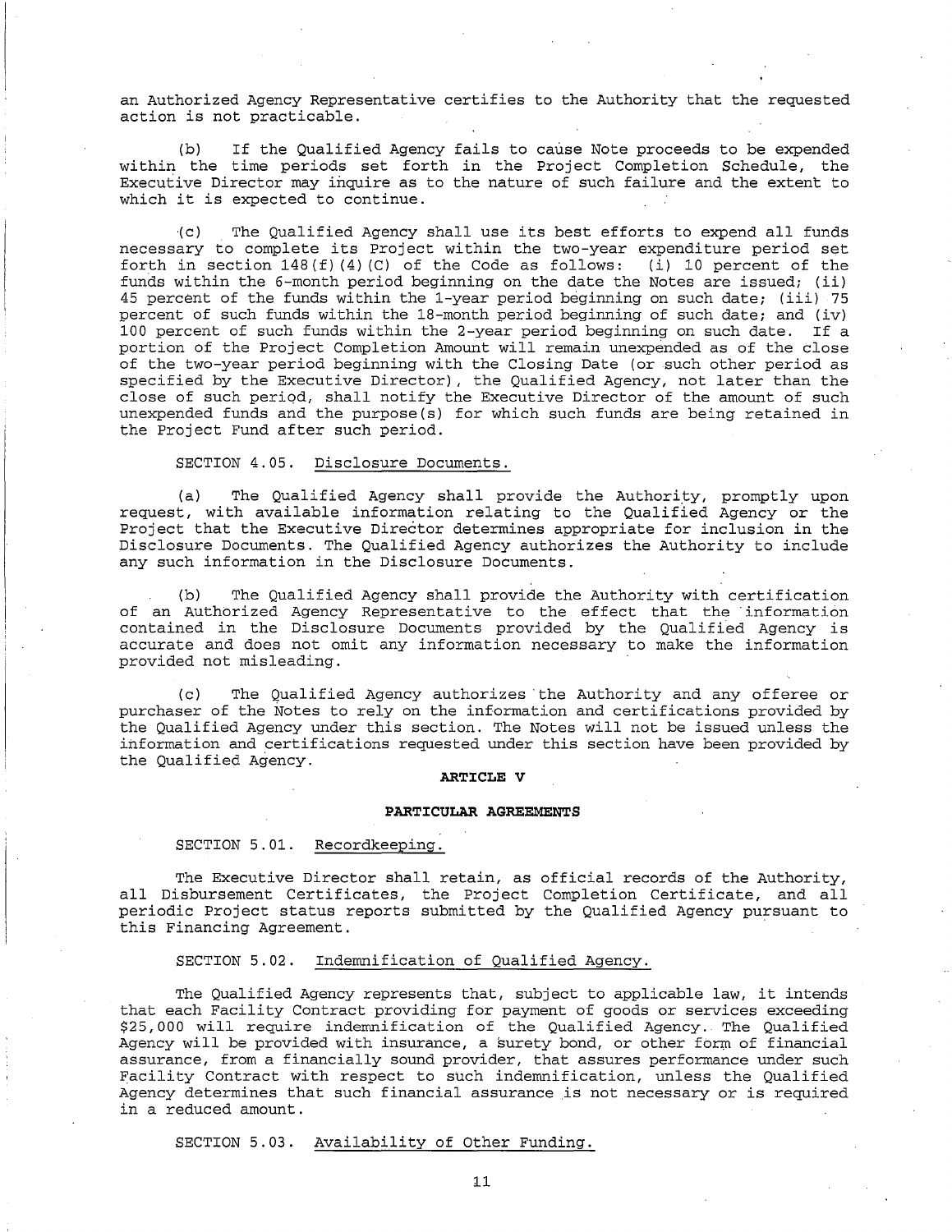As of the Closing *Date,* the Qualified Agency represents that no funds (other than funds derived from note proceeds) have been appropriated to the Qualified Agency for the biennium in which the Notes are issued for application to the payment of Project Costs that are to be paid with the proceeds of the Notes. It is understood and agreed, however, that the Qualified Agency may apply funds other than bond proceeds for payment of Project Costs in compliance with applicable law.

SECTION 5.04. Real Property.

The Qualified Agency represents that, subject to applicable law, it does not intend to acquire real property at a purchase price in excess of \$25,000 unless:

{1) such property is suitable for the Qualified Agency's intended use and has no defect or condition (including, without limitation, pollution or hazardous waste defects) that would jeopardize such use; or

(2) the Qualified Agency determines that, notwithstanding such nonsuitability, defect, or condition (as applicable), such acquisition is appropriate.

SECTION 5.05. Title Insurance.

The Qualified Agency represents that, subject to applicable law, it does not intend to acquire any real property at a purchase price in excess of \$25,000 unless:

(1) the Qualified Agency's title to such property is insured by title insurance in an amount not less than the purchase price paid by the Qualified Agency, subject to standard printed exceptions, with only those changes thereto normally required by a prudent purchaser; or

(2) the Qualified Agency determines that the acquisition of such real property without such title insurance is appropriate.

SECTION 5.06. Project Design.

The Qualified Agency represents that the Project has been (or will be) designed to satisfy all of the purposes that the Qualified Agency intends the Project to serve, and that the Qualified Agency has used (or will use) all reasonable efforts to design the Project so that the Project will be provided, and can be operated, at such reasonable cost as is consistent with applicable legal requirements and the sound business judgment of the Qualified Agency.

#### **ARTICLE VI**

#### **MISCELLANEOUS PROVISIONS**

# SECTION 6.01. Term of Agreement.

This Financing Agreement shall *take* effect upon its delivery by the parties hereto and shall remain in effect until the Notes have been fully paid or until no more periodic status reports are required from the Qualified Agency under this Financing Agreement, whichever is the later to occur.

SECTION 6.02. Amendment.

The Authority and the Qualified Agency, by mutual agreement, may amend this Financing Agreement if, before the amendment takes effect: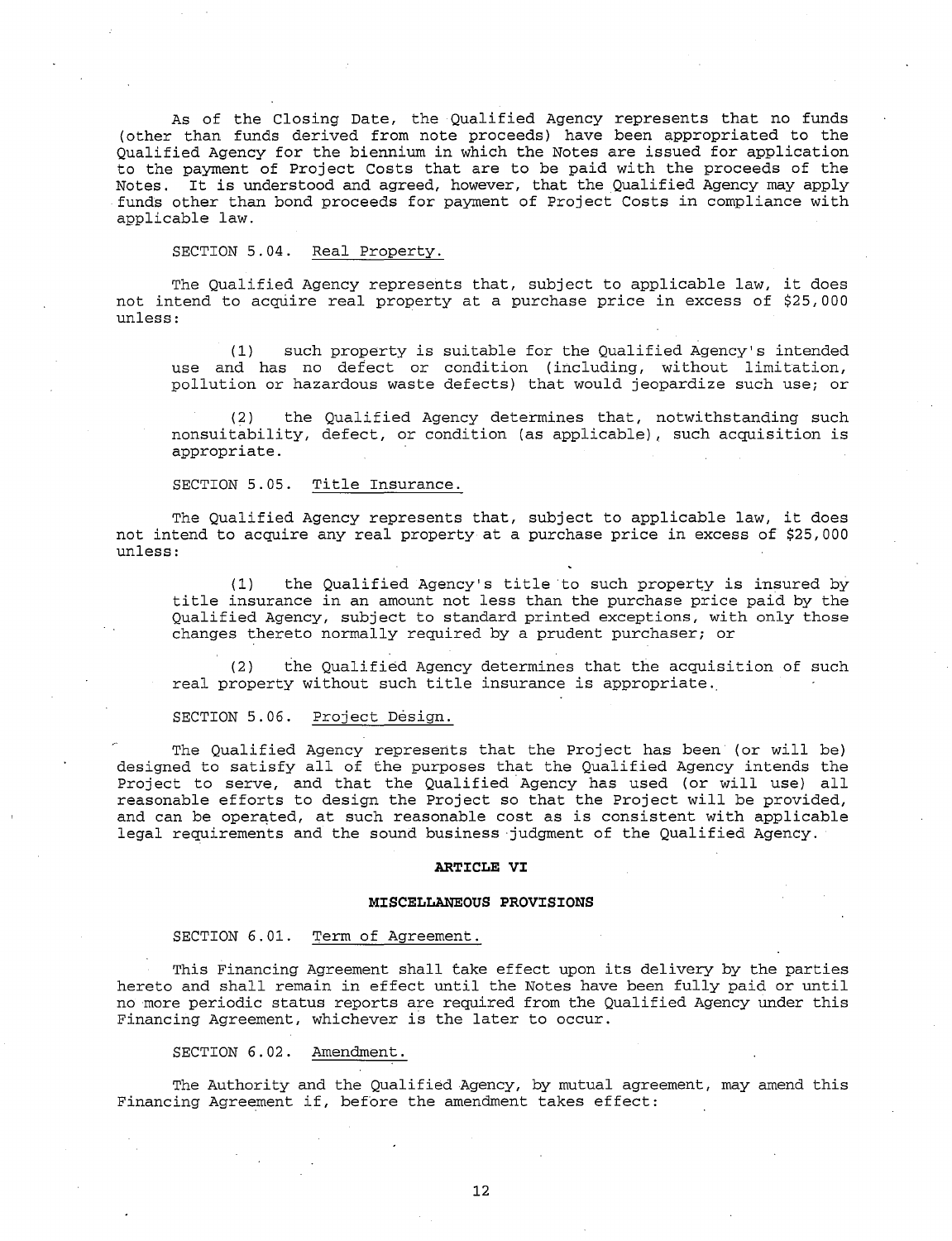(1) the Qualified Agency obtains an opinion \_of its legal counsel to the effect that such amendment is permitted under the Agency Act and other law governing the Qualified Agency; and

(2) either of the following requirements is satisfied:

(A) the Authority obtains an opinion of Bond Counsel to the effect that such amendment will not constitute an Event of Taxability, violate the Authorizing Law or the Resolution, or adversely affect the rights of the owners of the Notes thereunder, or

(B) the owners of at least a majority in aggregate principal amount of the outstanding Notes affected by such amendment consent thereto.

### SECTION 6.03. Notices and Other Communications.

(a) Notices, certificates, approvals, and other communications under this Financing Agreement shall be in writing and delivered by United States mail, postage paid, by telex, telegram, or other electronic transmission, or by express or personal delivery, addressed as follows:

(1) if to the Qualified Agency:

·Texas Department of Mental Health and Mental Retardation P.O. Box 12668 Austin, Texas 78711-2668

Attention: Commissioner

(Title of position of person designated by agency as the Authorized Representative) Representative)

(2) if to the Authority:

Texas Public Finance Authority 300 West 15th Street Suite 411 Austin, Texas 78701

Attention: Executive Director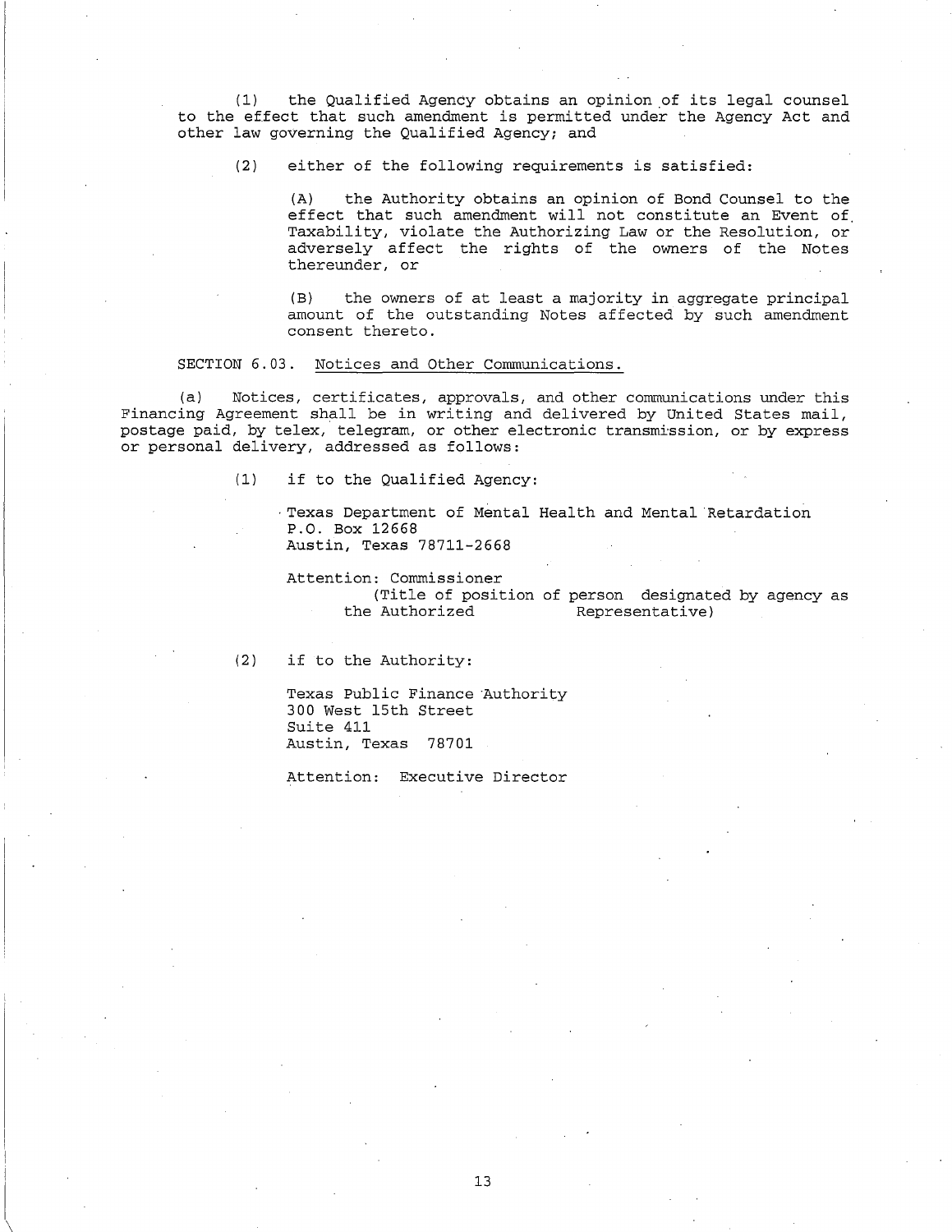(3) if to the Comptroller of Public Accounts

Comptroller of Public Accounts - Treasury Operations P.O. Box 12608 Capitol Station Austin, Texas 78711

Attention: Director, Cash Management Division

(b) Any such party may designate any additional or different address to which communications under this Financing Agreement shall be delivered by giving at least five days' advance notice thereof to the affected party.

(c) Any communication delivered by mail in compliance with this section is deemed to have been delivered as of the date of deposit in the mail.

(d) A provision of this Financing Agreement that provides for a different method of giving notice or otherwise conflicts with this section supersedes this section to the extent of the conflict.

SECTION 6.04. Exclusive Benefit.

This Financing Agreement shall inure to the exclusive benefit of and be binding on the Authority, the Qualified Agency, and their respective successors.

SECTION 6.05. Severability.

If any part of this Financing Agreement is ruled unenforceable by a court of competent jurisdiction, this Financing Agreement shall remain operable to the fullest extent possible under the application of such ruling.

SECTION 6.06. Conflict with Memorandum.

In the event of a conflict between this Financing Agreement and the Memorandum, this Financing Agreement shall supersede the Memorandum to the extent of the conflict.

SECTION 6.07. Counterparts.

This Financing Agreement may be executed in multiple counterparts, each of which shall be an original and all of which shall constitute one and the same document.

SECTION 6.08. Governing Law.

**This Financing Agreement shall be governed by and construed in accordance**   $with$  the law of the State of Texas.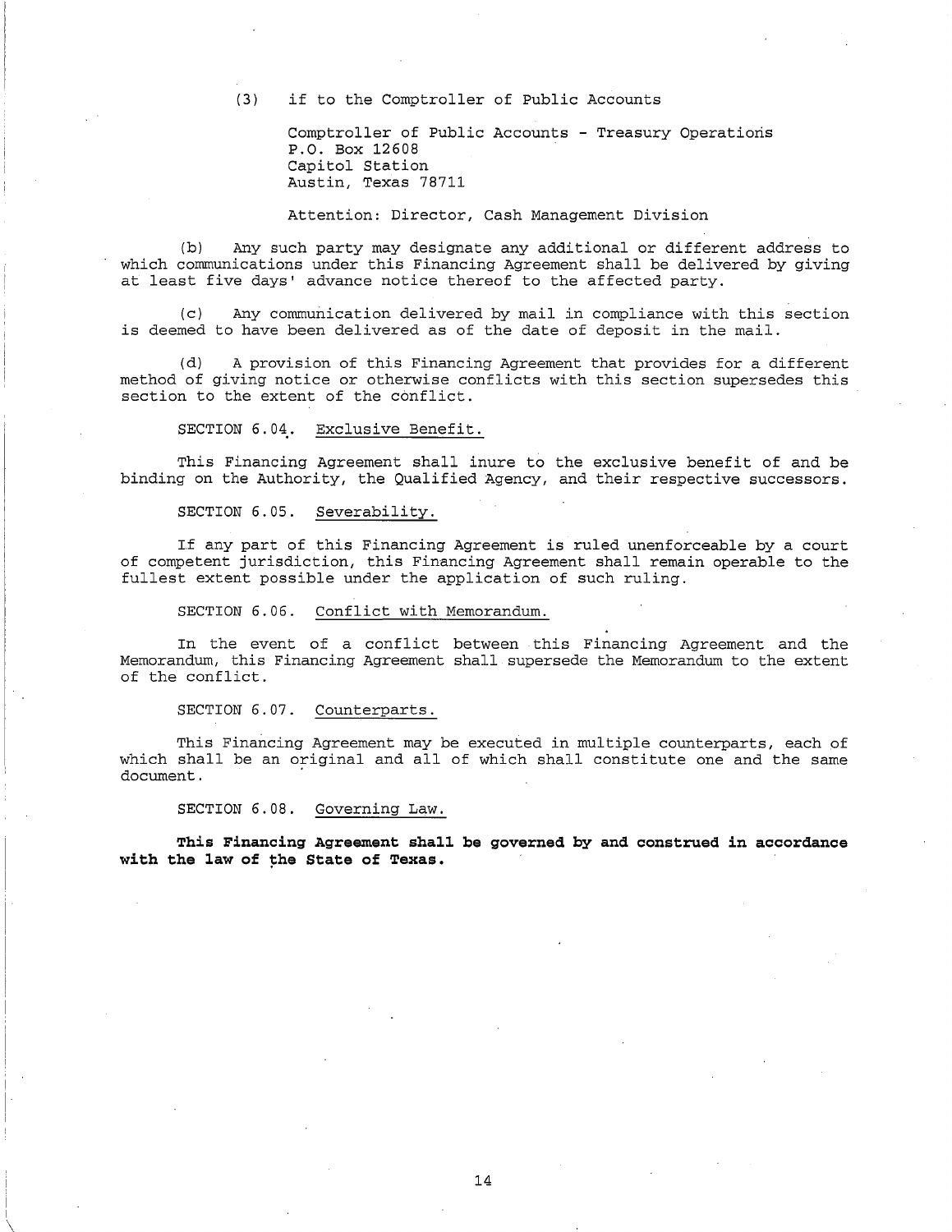IN WITNESS WHEREOF, the parties have caused this Financing Agreement to be executed by their respective duly authorized officers as of the date first above written.

TEXAS PUBLIC FINANCE AUTHORITY

 $By:$ 

# Executive Director

Texas Department of Mental Health and Mental Retardation

 $\n By: \n   
\n Commissioner\n$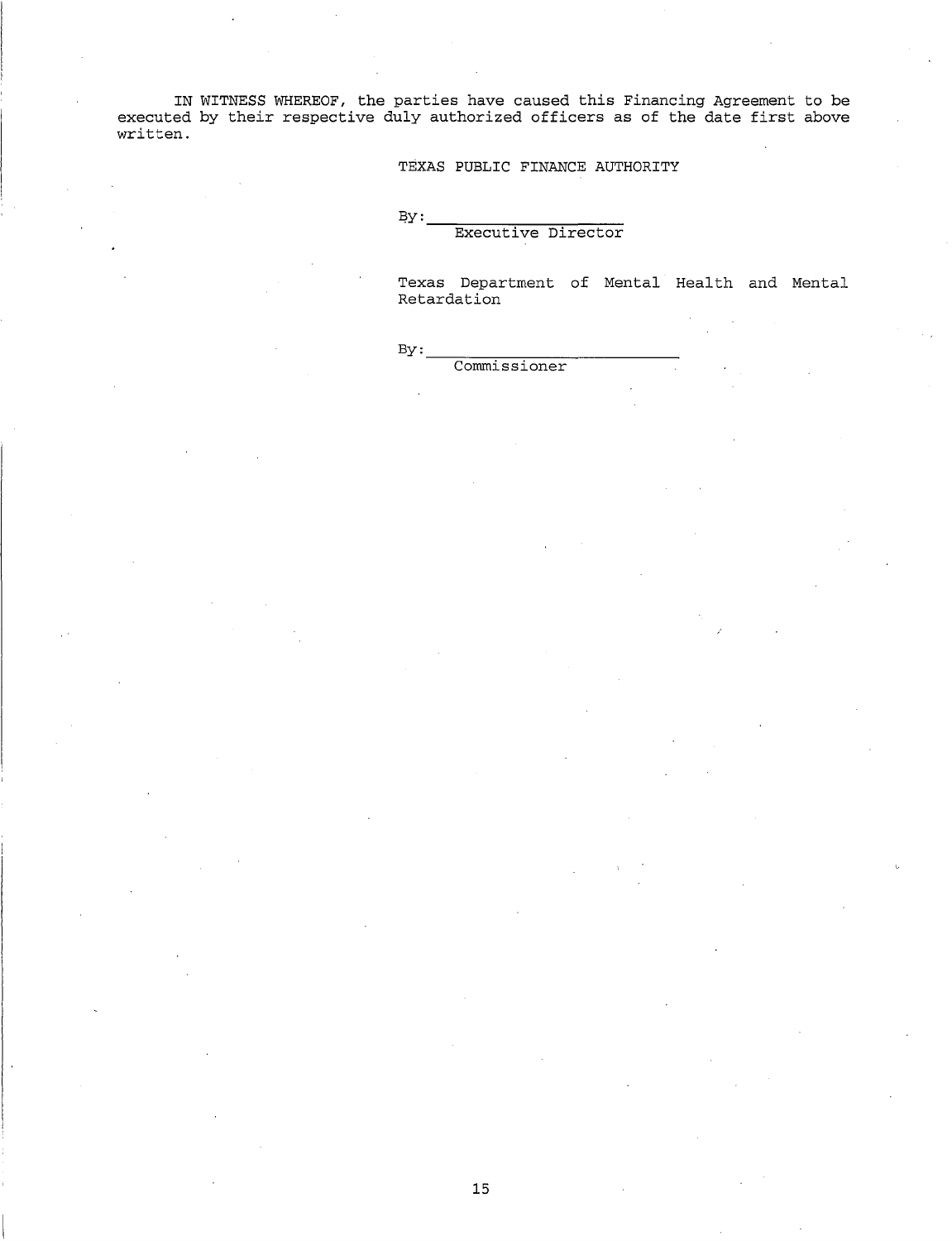IN WITNESS WHEREOF, the parties have caused this Financing Agreement to be executed by their respective duly authorized officers as of the date first above written.

TEXAS PUBLIC FINANCE AUTHORITY

 $By:$  Capulary entry and Executive Dhrector

Texas Department, of Mental Health and Mental Retardation

By: Kasiner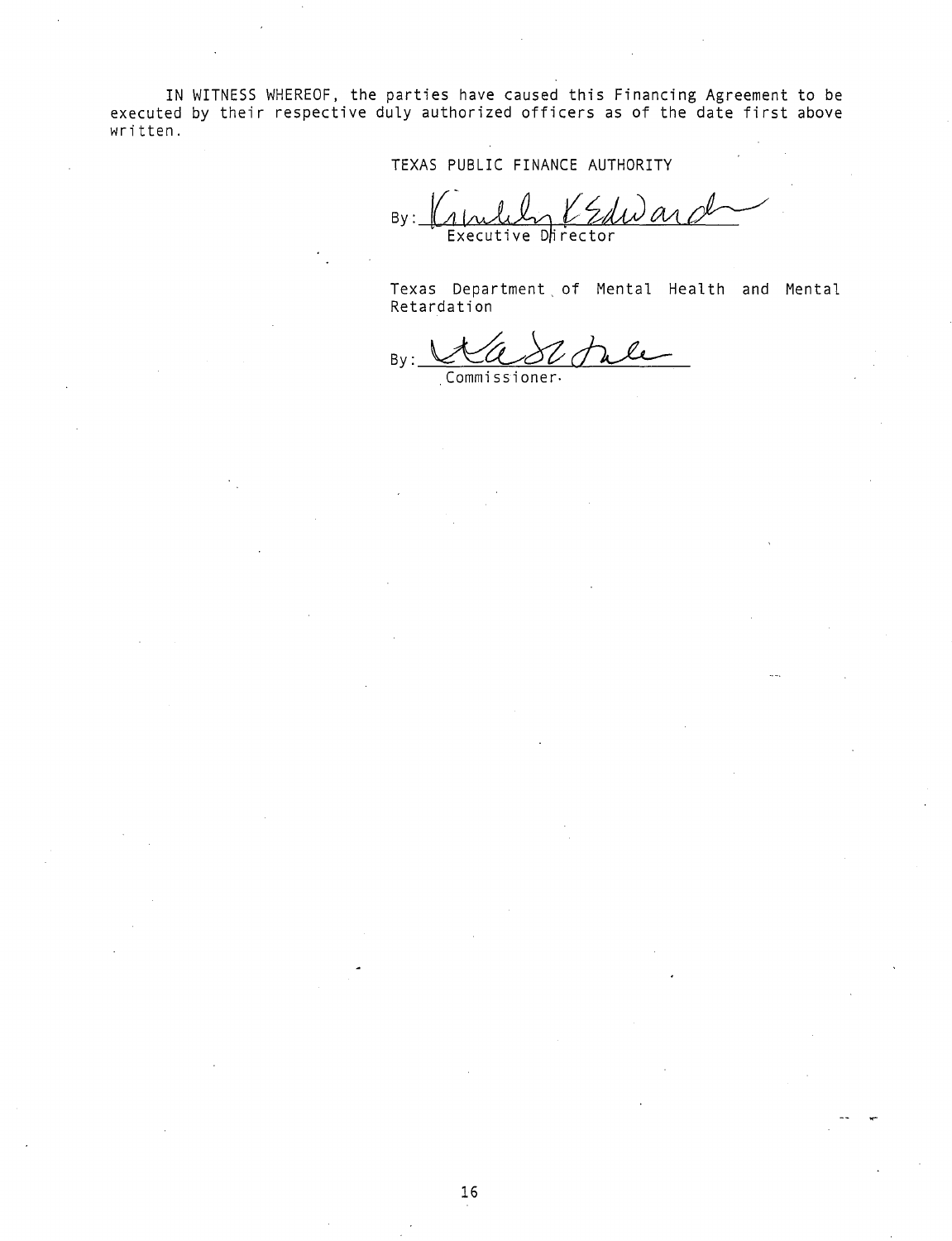# EXHIBIT A TO THE FINANCING AGREEMENT

# PROJECT ESTIMATED COST

# ESTIMATED USEFUL LIFE

Repair and Renovation of \$35,350,000 Buildings and Facilities\*

25 years

\*Specific project components are listed on attached pages A-2 and A-3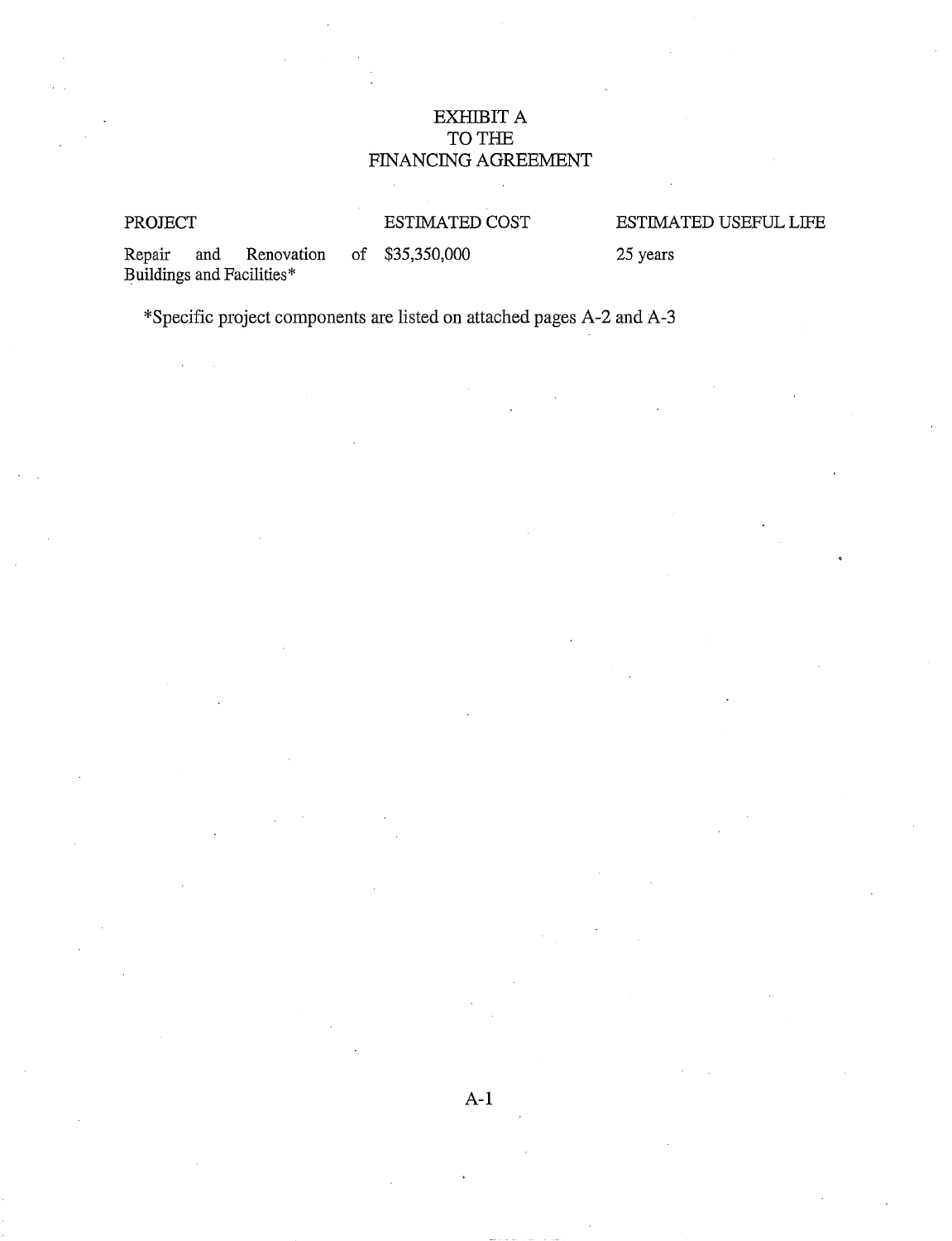### DEPARTMENT OF MENTAL HEALTH AND MENTAL RETARDATION

# EXHIBIT A (PROJECT) AND LIST OF PROJECT COMPONENTS TO BE CONSTRUCTED USING BOND PROCEEDS

The "PROJECT" to be financed through bonds or other financing instruments is the repair, renovation, other contruction and replacement of equipment at facilities owned by the State of Texas for services to or use of persons with mental illness or mental retardation. Components of the project are as follows:

| <b>FACILITY</b>                          | <b>TITLE</b>                                                                                                                     | <b>EST. COST</b> | <b>Expected</b><br>Life (Years) |
|------------------------------------------|----------------------------------------------------------------------------------------------------------------------------------|------------------|---------------------------------|
| STATE MENTAL HEALTH FACILITIES           |                                                                                                                                  |                  |                                 |
| Austin State Hospital                    | Roof Repair/Replacement - Client Res./Client Use/Client Support/Admin Bldgs.                                                     | 2,234,941        | 30                              |
|                                          | Replace Food Storage Refrigerator/Freezer - Client Support                                                                       | 155,999          | 30                              |
|                                          |                                                                                                                                  |                  | -30                             |
| Big Spring State Hospital                | HVAC Replacement - Client Residences                                                                                             | 298,870          | 30                              |
|                                          | Roof Repair/Replacement - Client Res./Client Use/Client Support/Admin Bldgs.                                                     | 1,679,486        | 30                              |
| Kerrville State Hospital                 | Backflow Preventer Installation - Client Residences                                                                              | 230,100          | 30                              |
|                                          | Roof Repair/Replacement - Client Res./Client Use/Client Support/Admin Bldgs.                                                     | 287,863          | 30                              |
|                                          |                                                                                                                                  |                  | 30                              |
| North Texas State Hospital (V)           | Roof Repair/Replacement - Client Res./Client Use/Client Support/Admin Bldgs.                                                     | 880,542          | 30                              |
| North Texas State Hospital (W)           | Roof Repair/Replacement - Client Res./Client Use/Client Support/Admin Bldgs.                                                     | 669,758          | 30                              |
|                                          |                                                                                                                                  |                  | 30                              |
| Rio Grande State Center                  | Sewer Lift Station Replacement - Client Residences                                                                               | 35,891           | 30                              |
|                                          | Roof Repair/Replac. - Client Res./Client Use/Client Support/Admin Bldgs.                                                         | 42,580           | 30                              |
|                                          |                                                                                                                                  |                  | 30                              |
| Rusk State Hospital                      | Roof Repair/Replacement - Client Res./Client Use/Client Support/Admin Bldgs.                                                     | 1,613,296        | 30                              |
|                                          |                                                                                                                                  |                  | 30                              |
| San Antonio State Hospital               | Roof Repair/Replacement - Client Res./Client Use/Client Support/Admin Bldgs.                                                     | 2,086,956        | 30                              |
|                                          | Repair/Replace Food Storage Refrigerator/Freezer - Client Support                                                                | 267,784          | 30                              |
|                                          | Water Main Replacement                                                                                                           | 992.307          | 30                              |
|                                          |                                                                                                                                  |                  | 30                              |
| <b>Terrell State Hospital</b>            | HVAC Replacement - Client Residences                                                                                             | 1,664,134        | 30                              |
|                                          | Roof Repair/Replacement - Client Res./Client Use/Client Support/Admin Bldgs.                                                     | 2,691,418        | 30                              |
| Waco Center for Youth                    | Roof Repair/Replacement - Client Res./Client Use/Client Support/Admin Bldgs.                                                     | 597,393          | 30<br>30                        |
|                                          |                                                                                                                                  |                  | 30                              |
| <b>Subtotal Mental Health Facilities</b> |                                                                                                                                  | 16,429,318       | 30                              |
|                                          |                                                                                                                                  |                  | 30                              |
| STATE MENTAL RETARDATION FACILITIES      |                                                                                                                                  |                  | 30                              |
| Abilene State School                     | HVAC Replacement - Client Residences                                                                                             | 546,936          | 30                              |
|                                          | Fire Sprinkler & Other LSC Improv. - Client Residences                                                                           | 540,000          | 30                              |
|                                          | Roof Repair/Replacement - Client Res./Client Use/Client Support/Admin Bldgs.                                                     | 1,127,926        | 30                              |
|                                          | Repair/Replace Food Storage Refrigerator/Freezer - Client Support                                                                | 175,802          | 30                              |
|                                          |                                                                                                                                  |                  | 30                              |
| Austin State School                      | Life Safety Code (Fire Sprinkler Install.) - Client Res. Bldgs.                                                                  | 1,670,217        | 30                              |
|                                          | Roof Repair/Replacement - Client Res./Client Use/Client Support/Admin Bldgs.                                                     | 924,923          | 30                              |
|                                          |                                                                                                                                  |                  | 30                              |
| Brenham State School                     | Fire Alarm Replacement - Client Use/Client Support Bldgs.                                                                        | 352,688          | 30                              |
|                                          | Roof Repair/Replacement - Client Res./Client Use/Client Support/Admin Bldgs.                                                     | 731,048          | 30                              |
|                                          |                                                                                                                                  |                  | 30                              |
| Corpus Christi State School              | Roof Repair/Replacement - Client Res./Client Use/Client Support/Admin Bldgs.                                                     | 1,587,290        | 30                              |
|                                          |                                                                                                                                  |                  | 30                              |
| Denton State School                      | HVAC Replacement - Client Res./Client Use Bldgs.<br>Roof Repair/Replacement - Client Res./Client Use/Client Support/Admin Bldgs. | 117,402          | 30<br>30                        |
|                                          |                                                                                                                                  | 2,039,323        | 30                              |
|                                          | <b>HVAC Replacement - Client Residences</b>                                                                                      | 49,003           | 30                              |
| El Paso State Center                     |                                                                                                                                  |                  | 30                              |
| Lubbock State School                     | HVAC/Boiler Replacement - Client Residences                                                                                      | 444,719          | 30                              |
|                                          | Roof Repair/Replacement - Client Res./Client Use/Client Support/Admin Bldgs.                                                     | 66,074           | 30                              |
|                                          | Paint Booth Renovation - Client Use Bldg.                                                                                        | 87,825           | 30                              |
|                                          |                                                                                                                                  |                  | 30                              |
|                                          |                                                                                                                                  |                  | 30                              |
| Lufkin State School                      | HVAC Replacement - Client Residences                                                                                             | 141,009          | 30                              |
|                                          | Fire Sprinkler & Other LSC Improv. - Client Residences                                                                           | 916,350          | 30                              |
|                                          | Emergency Generators Replacement - Client Res. Bldgs.                                                                            | 86,470           | 30                              |
|                                          | Roof Repair/Replacement - Client Res./Client Use/Client Support/Admin Bldgs.                                                     | 390,830          | 30                              |
|                                          |                                                                                                                                  |                  | 30                              |
| Mexia State School                       | Fire Sprinkler & Other LSC Improv. - Client Residences                                                                           | 1,344,128        | 30                              |
|                                          | Roof Repair/Replacement - Client Res./Client Use/Client Support/Admin Bldgs.                                                     | 866,894          | 30                              |
|                                          |                                                                                                                                  |                  | 30                              |

S:\MHMR Facilities\Support Services\Maintenance and Construction\HOME\RANDALL\TPFA\FY04-05\ProjList080503.xlsSheet1<br>11/6/20038:55 AM

11/6/20038:55 AM  $A-2$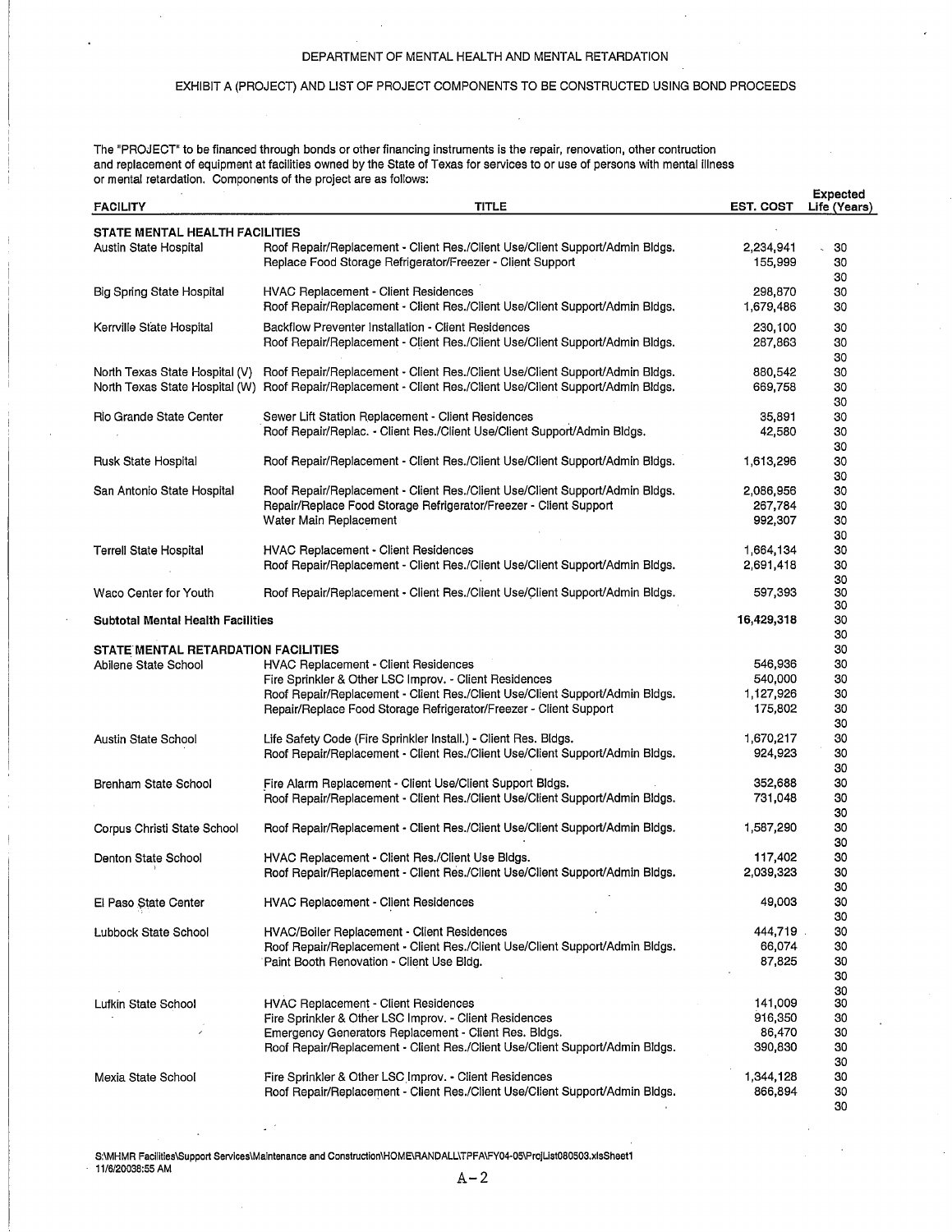# DEPARTMENT OF MENTAL HEALTH AND MENTAL RETARDATION

# EXHIBIT A (PROJECT) AND LIST OF PROJECT COMPONENTS TO BE CONSTRUCTED USING BOND PROCEEDS

| <b>Richmond State School</b>                  | Electrical Distribution System Repair/Replacement - Client Res./Use/Support Bldgs. | 1.015.543    | 30 |
|-----------------------------------------------|------------------------------------------------------------------------------------|--------------|----|
|                                               | Fire Alarm Replacement - Client Use Bldg.                                          | 253,167      | 30 |
|                                               | Fire Sprinkler & Other LSC Improv. - Client Residences                             | 699.725      | 30 |
|                                               | <b>HVAC Replacement - Client Residences</b>                                        | 797.107      | 30 |
|                                               | Roof Repair/Replacement - Client Res./Client Use/Client Support/Admin Bldgs.       | 960,000      | 30 |
|                                               |                                                                                    |              | 30 |
| San Angelo State School                       | Roof Repair/Replacement - Client Res./Client Use/Client Support/Admin Bldgs.       | 394,460      | 30 |
|                                               |                                                                                    |              | 30 |
| San Antonio State School                      | Roof Repair/Replacement - Client Res./Client Use/Client Support/Admin Bldgs.       | 593.823      | 30 |
|                                               |                                                                                    |              | 30 |
| <b>Subtotal Mental Retardation Facilities</b> | 18,920,682                                                                         | 30           |    |
|                                               |                                                                                    |              | 30 |
| <b>Total TDMHMR Facilities</b>                |                                                                                    | \$35,350,000 | 30 |

S:\MHMR Facilities\Support Services\Maintenance and Construction\HOME\RANDALL\TPFA\FY04-05\ProjList080503.xlsSheet1<br>11/6/20038:55 AM

 $A-3$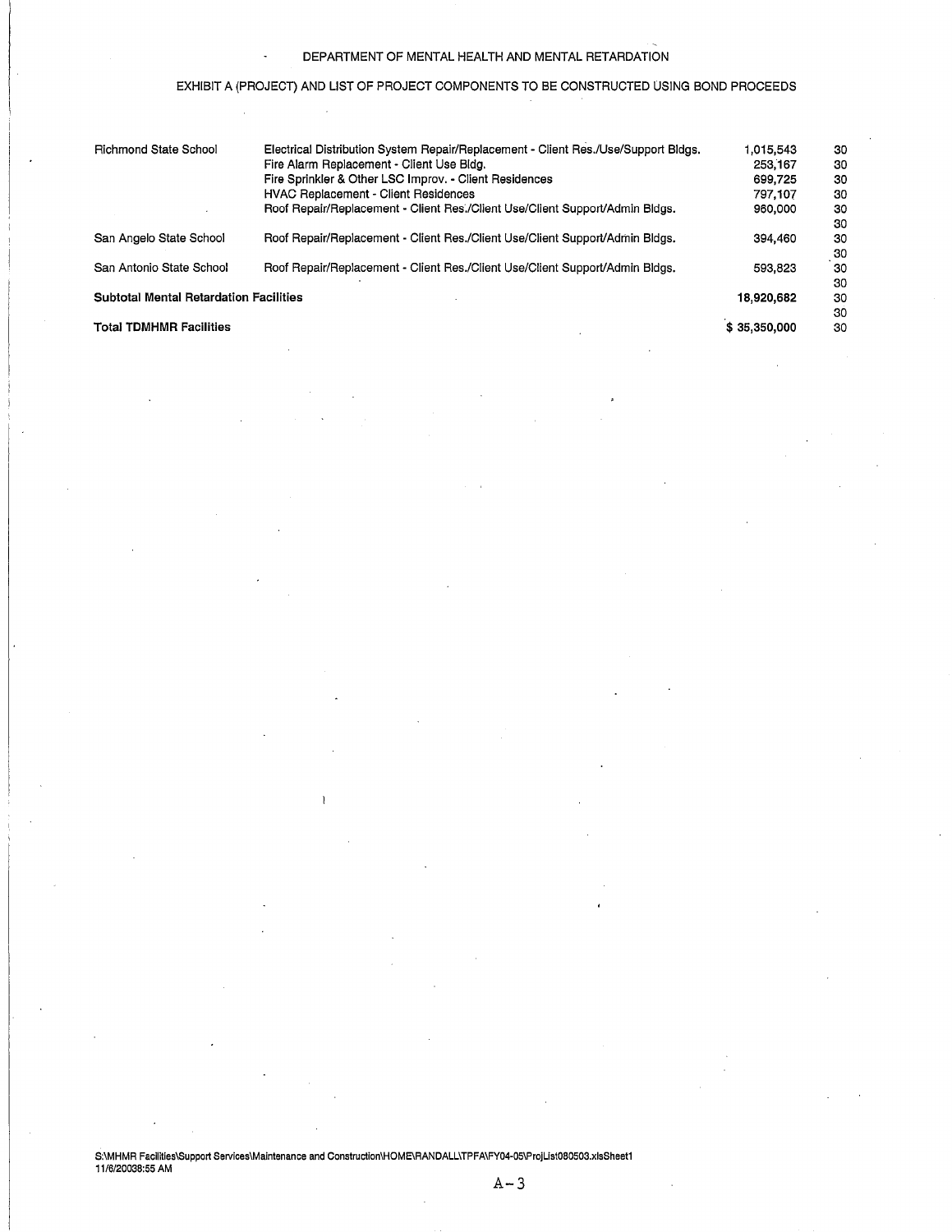# $EXHIBITB$ TO THE FINANCING AGREEMENT

EXPENDITURE PERIOD

# PROJECTED PROJECT EXPENDITURES EACH PERIOD

3 YEARS

\$35,000,000\*

\*A detailed estimated expenditure schedule is attached page B-2.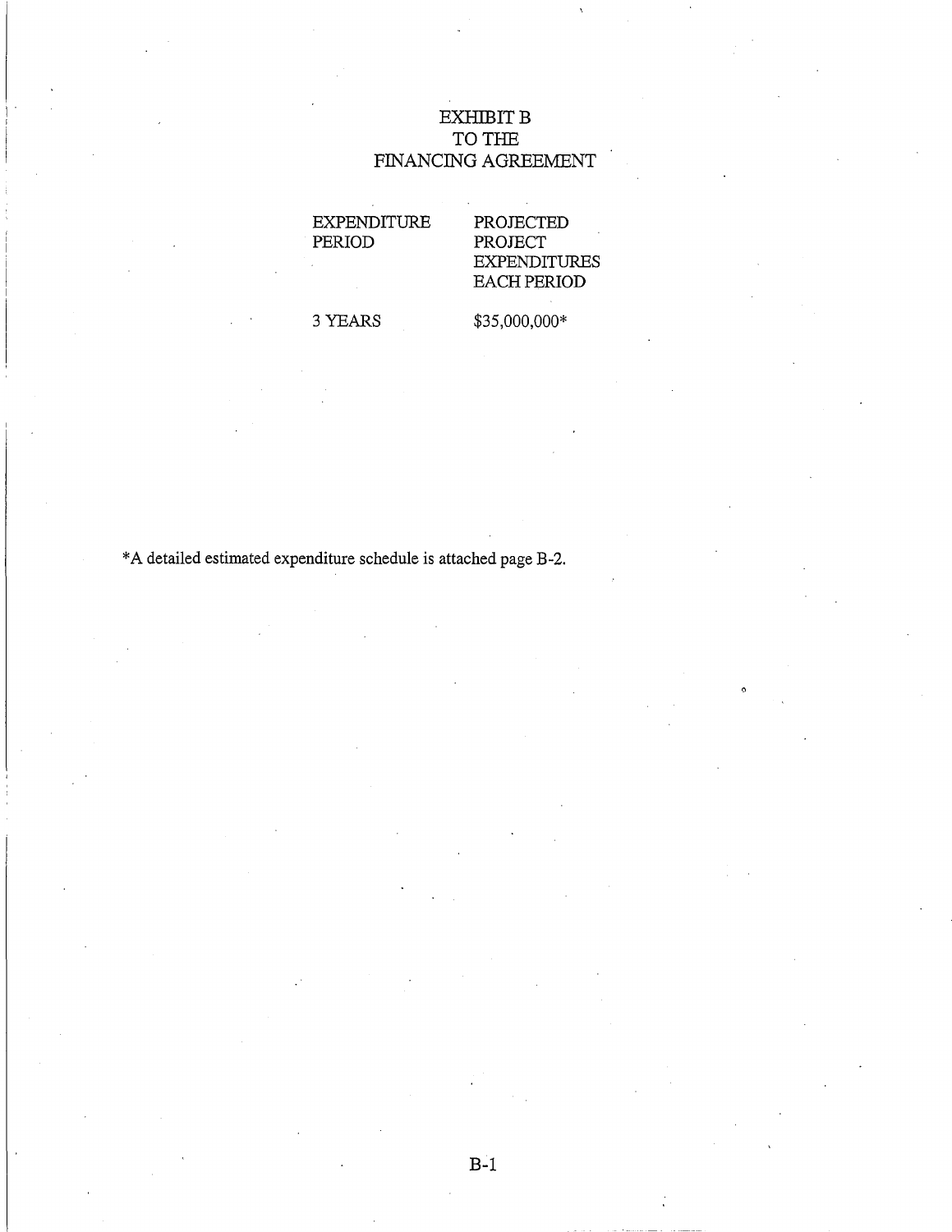# **Texas Department of Mental Health and Mental Retardation**  ESTIMATED PROJECT EXPENSE APPROVAL SCHEDULE FY 2004-2005 \$35,350,000.00 Authorization

|                  | Estimated                  |            |            |  |
|------------------|----------------------------|------------|------------|--|
|                  | Expense                    |            |            |  |
| Date             | Approvals                  | Cumulative |            |  |
|                  | <b>Total Authorization</b> |            |            |  |
| January 2004     | 37,335                     | 37,335     | 35,312,665 |  |
| February 2004    | 133,775                    | 171,110    | 35,178,890 |  |
| March 2004       | 141,817                    | 312,927    | 35,037,073 |  |
| April 2004       | 180,384                    | 493,311    | 34,856,689 |  |
| May 2004         | 235,264                    | 728,575    | 34,621,425 |  |
| June 2004        | 238,917                    | 967,493    | 34,382,507 |  |
| <b>July 2004</b> | 273,371                    | 1,240,864  | 34,109,136 |  |
| August 2004      | 341,817                    | 1,582,681  | 33,767,319 |  |
| September 2004   | 347,933                    | 1,930,614  | 33,419,386 |  |
| October 2004     | 268,902                    | 2,199,516  | 33,150,484 |  |
| November 2004    | 512,292                    | 2,711,808  | 32,638,192 |  |
| December 2004    | 1,657,642                  | 4,369,450  | 30,980,550 |  |
| January 2005     | 1,811,292                  | 6,180,741  | 29,169,259 |  |
| February 2005    | 2,085,814                  | 8,266,555  | 27,083,445 |  |
| March 2005       | 2,205,105                  | 10,471,660 | 24,878,340 |  |
| April 2005       | 2,643,686                  | 13,115,346 | 22,234,654 |  |
| May 2005         | 2,866,941                  | 15,982,287 | 19,367,713 |  |
| June 2005        | 2,505,105                  | 18,487,392 | 16,862,608 |  |
| <b>July 2005</b> | 2,303,636                  | 20,791,029 | 14,558,971 |  |
| August 2005      | 2,251,859                  | 23,042,887 | 12,307,113 |  |
| September 2005   | 1,782,138                  | 24,825,025 | 10,524,975 |  |
| October 2005     | 1,640,913                  | 26,465,937 | 8,884,063  |  |
| November 2005    | 1,579,050                  | 28,044,987 | 7,305,013  |  |
| December 2004    | 1,434,663                  | 29,479,650 | 5,870,350  |  |
| January 2006     | 1,364,799                  | 30,844,449 | 4,505,551  |  |
| February 2006    | 1,065,318                  | 31,909,767 | 3,440,233  |  |
| March 2006       | 987,532                    | 32,897,298 | 2,452,702  |  |
| April 2006       | 759,574                    | 33,656,873 | 1,693,127  |  |
| May 2006         | 656,010                    | 34,312,883 | 1,037,117  |  |
| June 2006        | 489,574                    | 34,802,458 | 547,542    |  |
| <b>July 2006</b> | 316,010                    | 35,118,468 | 231,532    |  |
| August 2006      | 133,429                    | 35,251,897 | 98,103     |  |
| September 2006   | 98,103                     | 35,350,000 | (0)        |  |

S:\MHMR Facilities\Support Services\Maintenance and Construction\HOME\RANDALL\TPFA\FY04-05\Est\$35.35expend011604.xlsSheet1 1/21/20044:00 PM

 $B-2$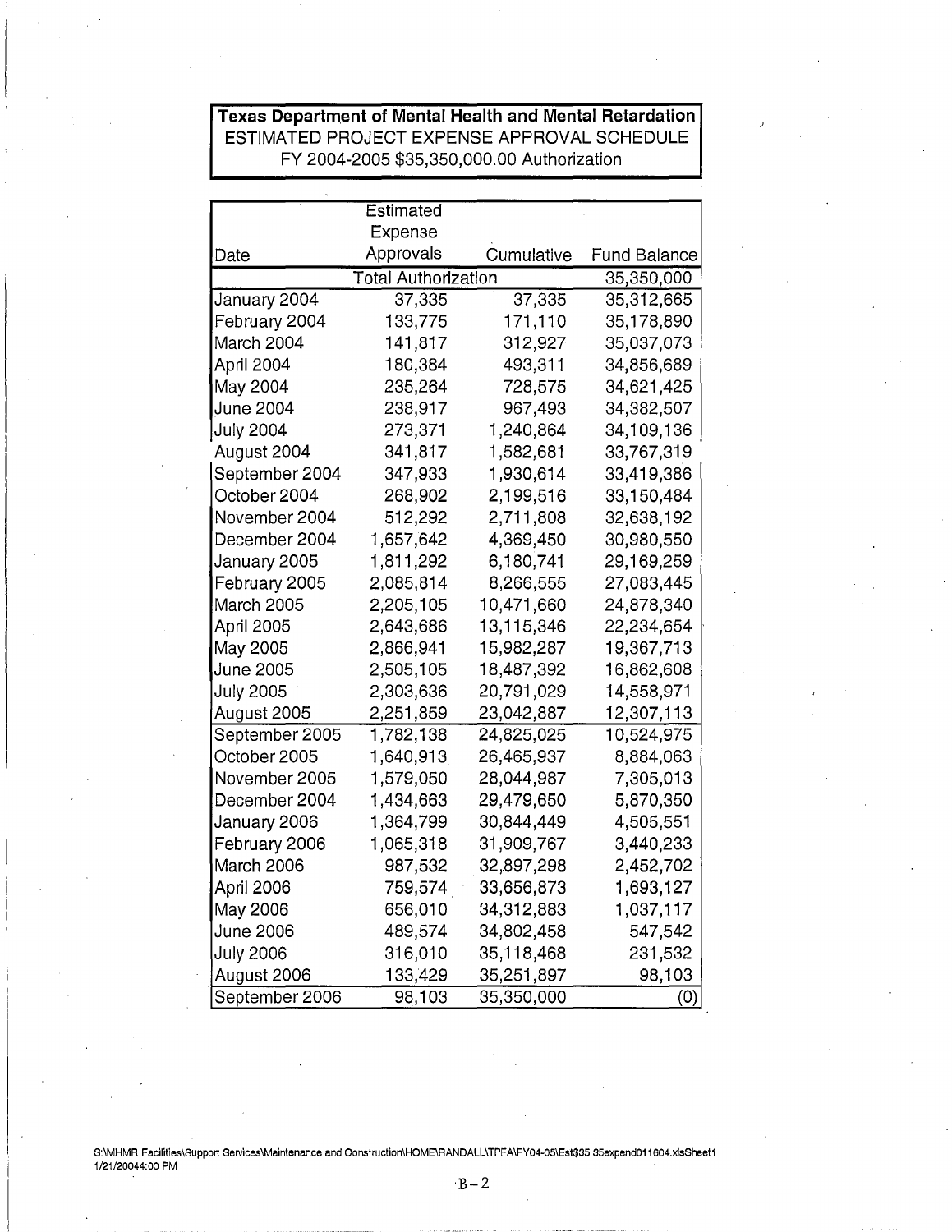# EXHIBIT C to the Financing Agreement

# Governmental Project Approvals

As of the Closing Date, the following licenses, permits, ahd other governmental approvals necessary to complete the Project have not been obtained *[describe each such approval (e.g., utility easement), stating for each (1) the identity of the Project facility (or facilities) for which such approval is required, (2) the primary requirements necessary to obt'ain such approval, and (3) the date that such approval is expected to be obtained]:* 

None.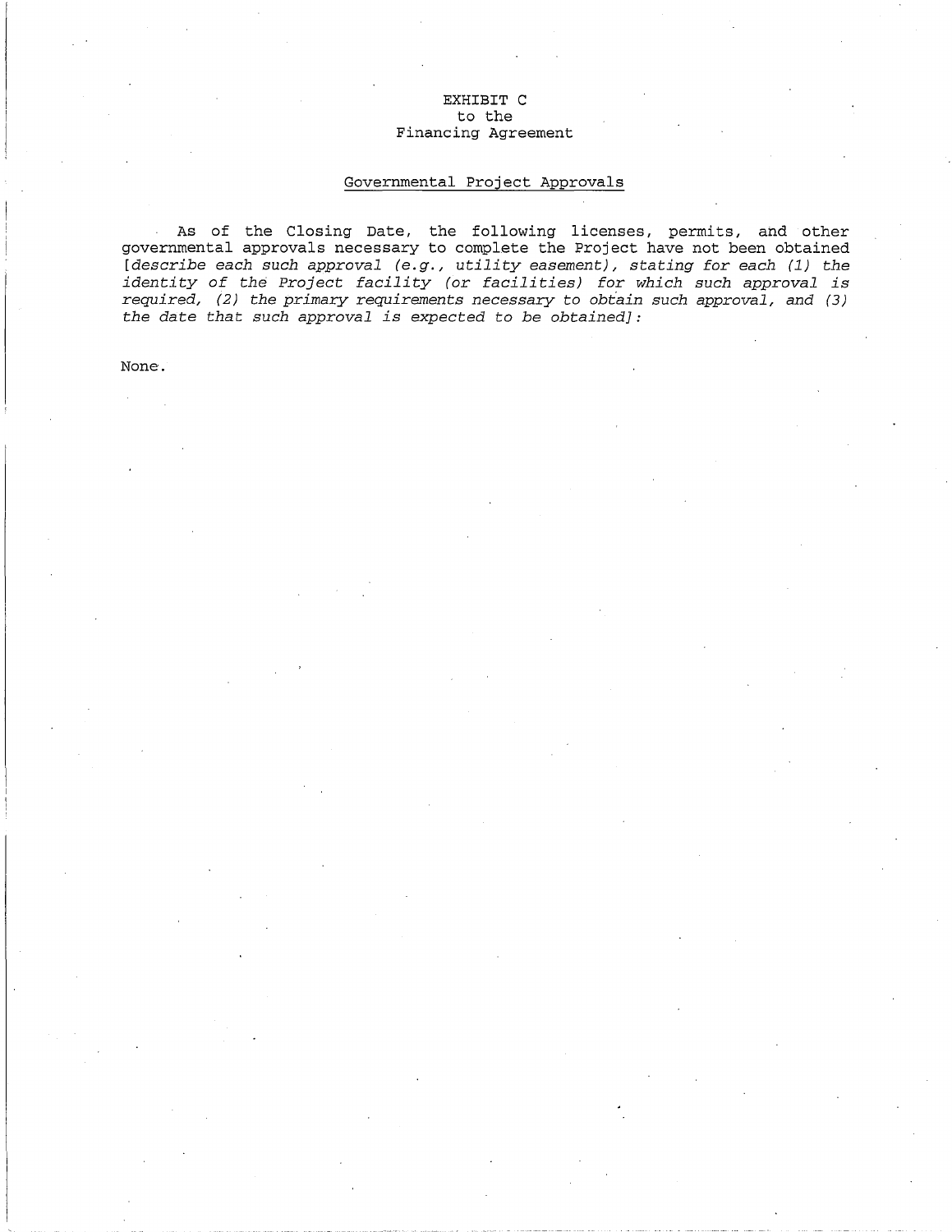### EXHIBIT D to the Financing Agreement

### Form of Disbursement Certificate

### DISBURSEMENT CERTIFICATE

The undersigned hereby certifies, on behalf of the Texas Department of Mental Health and Mental Retardation (the "Qualified Agency"), as follows:

(a) The capitalized terms in this Certificate that are not herein defined shall have the meanings defined in the Financing Agreement, dated as of August 7, 2003, between the Qualified Agency and the Texas Public Finance Authority.

(b) The Qualified Agency (Agency No. 655) requests a disbursement from the Project Fund to pay Project Costs in the aggregate amount of  $\xi$ The aggregate of all disbursements (including this disbursement) from the Project Fund requested by the Qualified Agency to date is  $\zeta$ 

(c) Except as previously disclosed in writing to the Executive Director, the Qualified Agency is not in breach of any representation, warranty, or agreement in the Financing Agreement.

(d)· The Qualified Agency reasonably expects to submit payment vouchers, in the aggregate amount of the disbursements requested by this Certificate, for the payment.of the Project Costs for which disbursement is requested, within days after the date of submission of this Certificate to the Authority.

(e) For each item of Project Costs for which a disbursement of funds is requested, state the following information *[attach separate sheet if necessary*]:

|      |                            | Program |     |         |     |      |         |                |
|------|----------------------------|---------|-----|---------|-----|------|---------|----------------|
|      | Amount of<br>Appropriation | Fund    |     | Approp. |     | Cost |         | Project        |
| Item | Disbursement<br>Year       |         | No. |         | No. |      | Account | Identification |

IN WITNESS WHEREOF, the undersigned executes this Certificate on the date shown below.

> $B_V:$ Authorized Agency Representative

> $\mathsf{Date:}$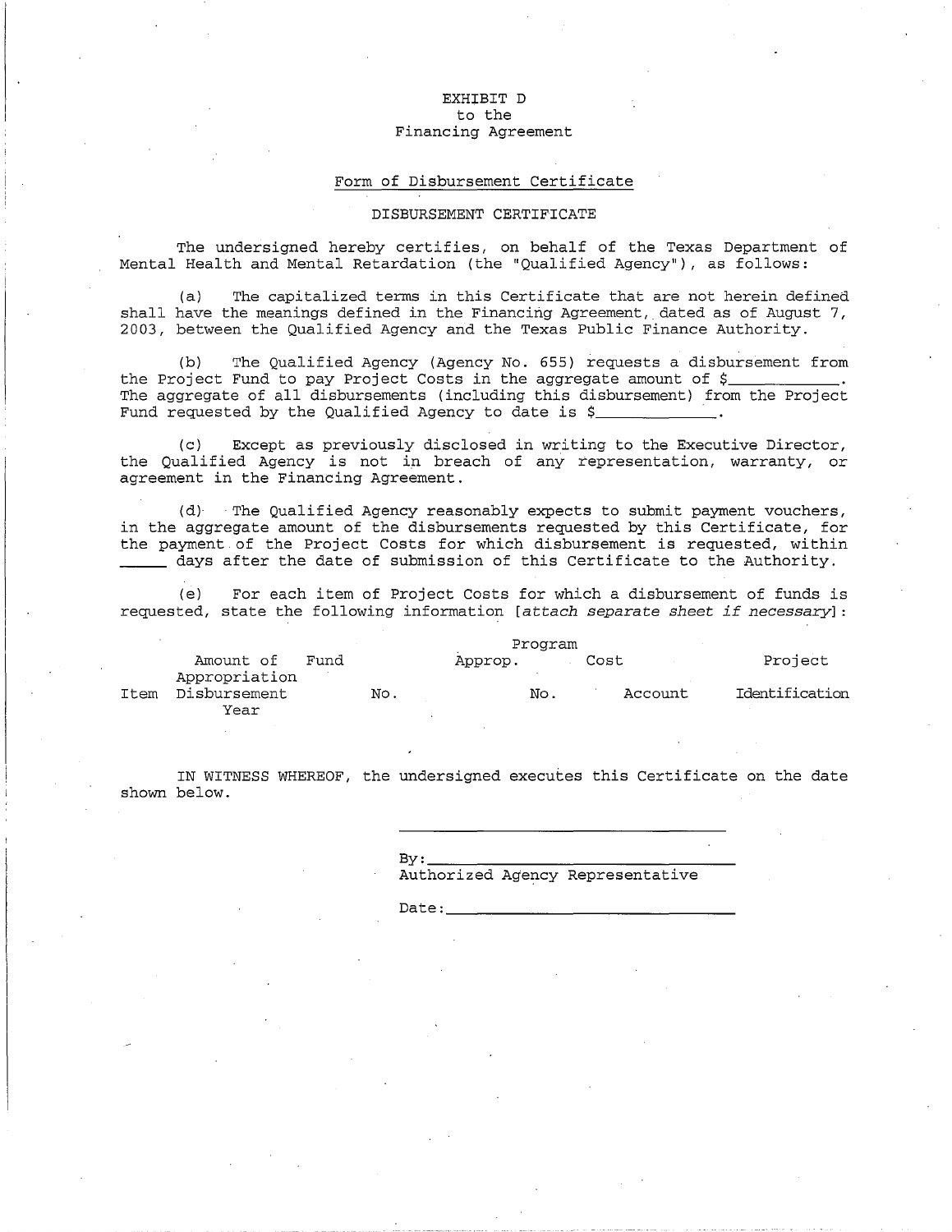# EXHIBIT E to the Financing Agreement

### Monthly Status Report Information

The monthly status report prepared by the Qualified Agency pursuant to this Financing Agreement shall contain the following information with respect to the Project:

- (1) identity of the Project Components (name, ID no., etc.) and the original date on which such Project Components were first financed hereunder;
- (2) fund number(s);
- (3) the budget amount for the Project Components (including adjustments, if any);
- (4) description of work category;
- $(5)$ amount expended for reporting month;
- (6) total amount expended to date;
- $(7)$ amount encumbered;
- (8) available balance;
- $(9)$ percent work complete;
- (10) percent funds expended; and
- (11) narrative identifying any problems (including, without limitation, delays and cost overruns) and indicating whether such problems will substantially alter work schedule or costs.